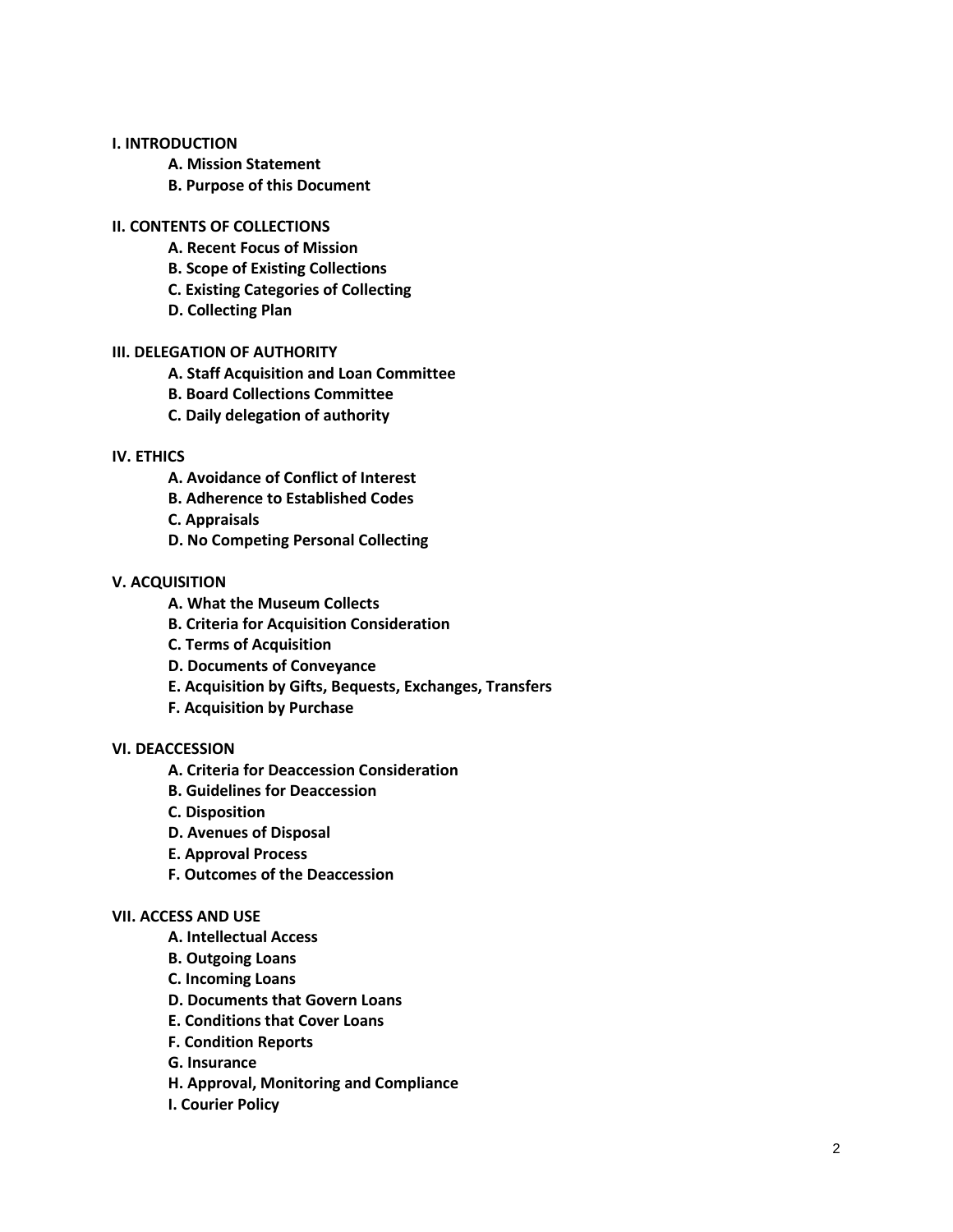- **J. Objects Temporarily in the Custody of the Museum**
- **K Exhibition and Public Programming**
- **L. Access to Storage, Research or Viewing Requests, Access to Object Information**
- **M. Rights and Reproduction Uses**
	- **i. Photography**
	- **ii. Merchandising**

#### **VIII. COLLECTIONS CARE AND CONTROL**

- **A. Conservation and Preservation**
- **B. Handling**
- **C. Storage**
- **D. Environment and Security**
- **E. Collection Photography**
- **F. Conservators**
- **G. Collections Management**

### **IX. LEGAL CARE**

- **A. Record Keeping**
- **B. Disclosure of Records**
- **C. Inventory and Audits**
- **D. No Mixing of Personal Collections and N-YHS Collections**
- **E. Insurance**

#### **X. POLICY REVIEW AND REVISION**

#### **APPENDICES**

**i. American Association of Museums Code of Ethics 2000**

- **ii. Code of Ethics of the American Institute for Conservation of Historic and Artistic Works**
- **iii. Deed of Gift to the New-York Historical**
- **iv. Agreement for Incoming Loans**
- **v.. Agreement for Outgoing Loans**
- **vi.Receipt for Object(S) Temporarily Left in the Custody of the New-York Historical Society**

**AMENDMENT - June 9, 2020**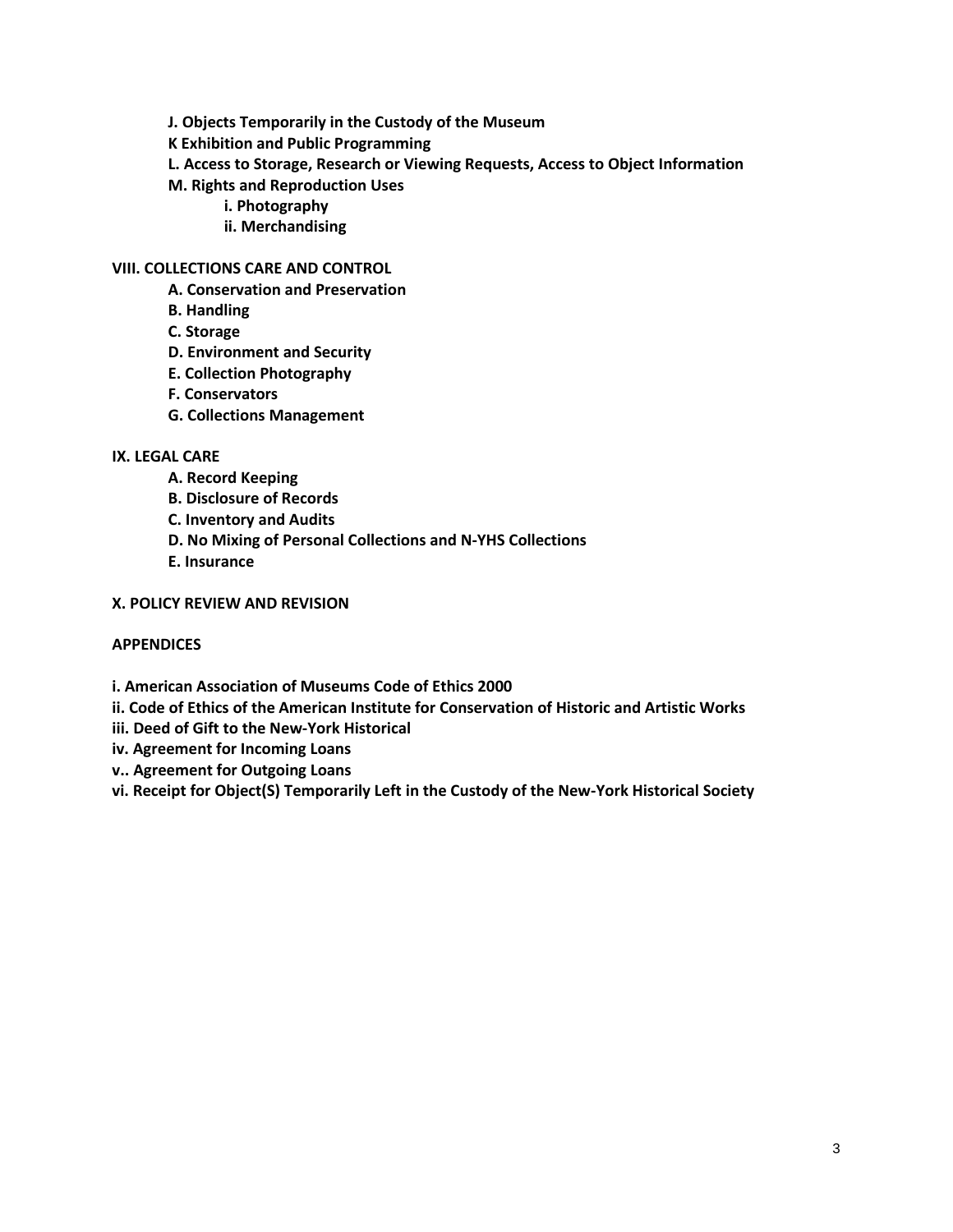### I. **INTRODUCTION**

### **A. Mission Statement**

"The mission of the New-York Historical Society is to collect, preserve, and interpret, for the broadest possible public, material relevant to the history of the United States in general and of this state and city in particular." New-York Historical Society Bylaws (amended 5/13/13)

Established in 1804, The New-York Historical N-YHS has collected and continues to collect a broad and significant array of artwork, material culture, visual media, and documents representing the social, cultural, political, and economic history of New York, its environs, the State of New York and the United States, from the earliest European exploration to the present. Every intention is made to preserve these historical records for the education and the elucidation of current and future generations. The N-YHS's collections are overseen by two separate administrative branches: the Museum Division and the Library Division. Because the Museum and Library Divisions employ different means and collecting approaches in their advancement of the N-YHS's mission, this document is intended for the specific guidance of the Museum Division. The Library Division functions under a similar but independent policy. Prints, photographs, and architectural collections are part of the Library Division and are managed through its collections policy.

## **B. Purpose of this document**

The purpose of this document is to delineate the policies that concern all activities related to the stewardship of the Museum's collection. This policy reinforces the premise that the collections exist to support the mission of the N-YHS and that the specific activities associated with the use, maintenance, and enhancement of the collections also further that mission. The policy is respectful of the history inherent in N-YHS's extant museum collections and mindful of future opportunities to build upon these rich resources to better serve its public.

## II. **CONTENTS OF COLLECTIONS**

The New-York Historical N-YHS was founded in 1804 as part of an ambitious campaign to establish New York City as a leading center of American culture and to preserve the legacy of New York's intersection with the country's dramatic origins. The N-YHS's original mission to "discover, procure, and preserve whatever may relate to the natural, civil, or ecclesiastical history of the United States in general, and of [New York] State in particular" opened the door to broad avenues of collecting. Through the nineteenth century this mission was promoted by New York's prominent citizens and philanthropists who donated everything, from mastodon bones to marble portrait busts.

## **A. Recent Focus of Mission**

In 1989, the N-YHS's Board of Trustees adopted a significantly revised mission statement explaining that N-YHS henceforth should move toward "all aspects of the history of New York City, New York State, and the early United States as represented in our collections." In 1993, the N-YHS further refined these goals by declaring its primary mission to be the collection, preservation, and interpretation of "the rich history, cultural diversity, and current evolution of New York City and State and the surrounding region."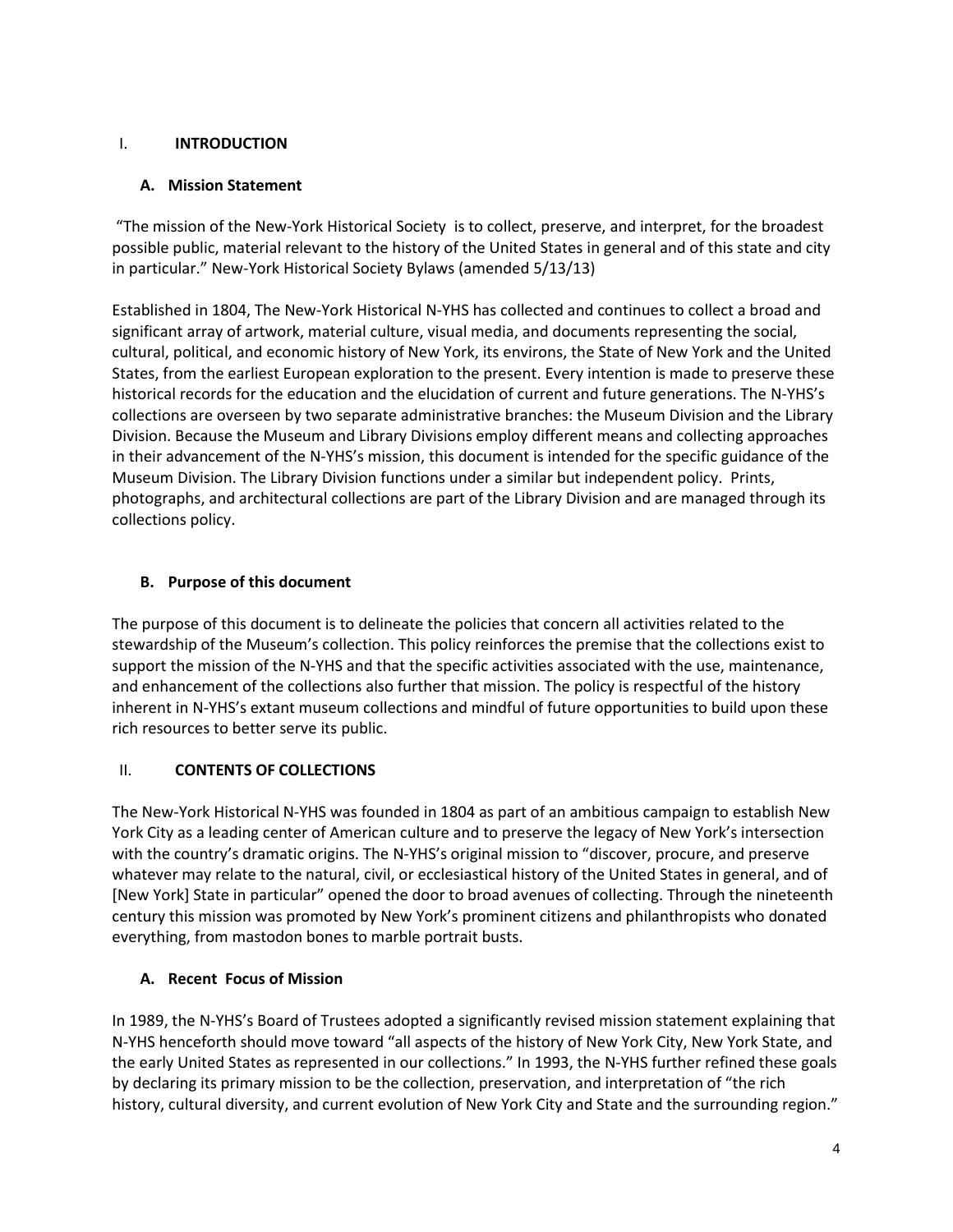The current board has reconfirmed the N-YHS's dedication to interpreting American, and not just local, history, while recognizing the need to focus current collecting efforts on material with strong local connections.

The N-YHS's unique combination of collections—perhaps its most distinctive asset—represents the material and visual culture of more than three and a half centuries of life in New York City or New York State and, through [1900], the United States. Amassed over 200 hundred years, the collection tacitly documents the changing tastes and interests of its citizenry, the shifting importance of what they chose to preserve and remember, and the values they ascribed to the objects donated to or obtained by the N-YHS.

## **B. Scope of Existing Collections**

The Museum collections are broad and encompass distinct holdings in the fine and decorative arts and material culture production of four centuries.

The fine art holdings consist of a singularly significant and internationally important collection of American painting, drawings, and works on paper, and figurative sculpture. The painting collection of over 2,500 works includes the personal collection of New York philanthropist and art patron Luman Reed, the holdings of the New York Gallery of Art, and the Robert L. Stuart Collection, and as such includes the masterpieces of *The Course of Empire* painting cycle by Thomas Cole, and numerous masterworks of the Hudson River School painters Albert Bierstadt, Asher B. Durand, Frederic Edwin Church, and Thomas H. Hotchkiss. The painting collection has significant holdings in eighteenth- and nineteenth-century portraiture of New York citizens. The drawings collection numbers around 9,000 sheets and includes the original preparatory watercolors by John James Audubon for *The Birds of America* and all the known watercolors by William Guy Wall for the *Hudson River Portfolio*. The sculpture collection encompasses over 800 works, including a comprehensive collection of nineteenthcentury figural genre scenes by John Rogers, an important collection of portrait busts of major historical figure, death masks, and significant holdings in American folk art purchased from the sculptor and collector Elie Nadelman.

The decorative arts holdings consist of an encyclopedic collection of early American silver, broad holdings in domestic furniture, functional and decorative glass and ceramics, an internationally recognized collection of leaded glass lamps and windows by Tiffany Studios, and significant holdings in eighteenth-and nineteenth-century textiles, jewelry, and objects of personal adornment. The furniture collection, over 500 pieces, includes George Washington's inaugural armchair, pieces from the first United States Congress at Federal Hall, chairs of Louis XVI and Napoleon, and pieces attributed to New York cabinetmakers Duncan Phyfe and Charles-Honoré Lannuier. The silver collection contains objects of domestic use as well as presentation silver such as the 381-piece dinner service given to Commodore Matthew Perry for negotiating the opening of Japanese ports to United States trade. The Tiffany collection consists of 132 lamps and 5 windows manufactured by Tiffany Studios and given to the N-YHS by Dr. Egon Neustadt, who over five decades amassed one of the most comprehensive Tiffany lamp collections in the world.

Material culture holdings include tools for the home and trade, toys and games, textiles and needlework, military objects, fire fighting tools, souvenirs and relics, archeological artifacts, transportation equipment, coins and medals, lapel devices, business ephemera, and objects for personal use or adornment. In 2014, the N-YHS acquired the 11,000 piece Jerni Collection of Antique Toys and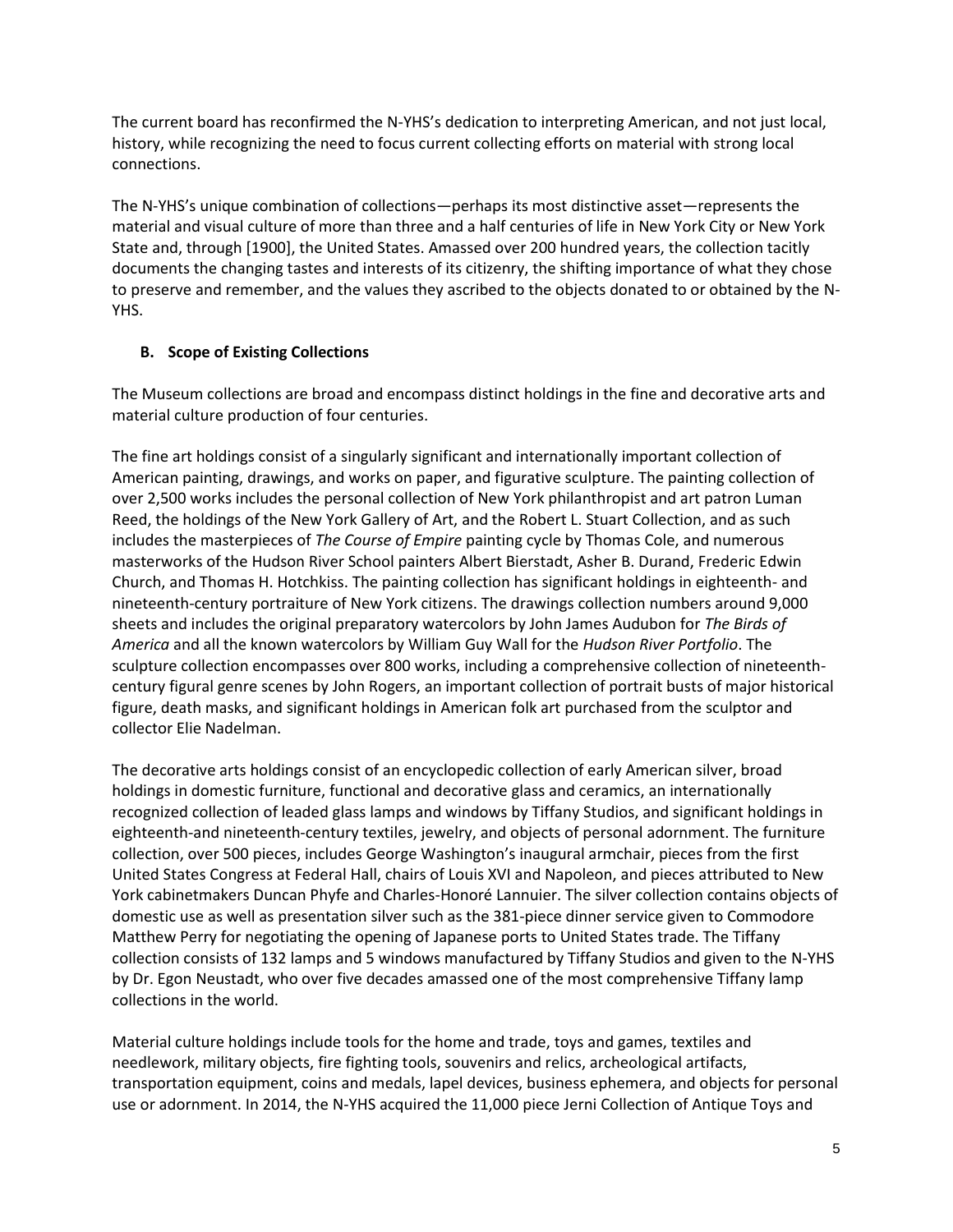Trains, the world's premier collection of classic model-railroad artistry and N-YHS's largest Museum acquisition in eight decades.

After September 11, 2001, the N-YHS actively pursued artifacts, relics, and artistic responses to the events of that day Processing of the September 11 Collection is ongoing and items have been loaned and/or transferred to the 9/11 Memorial Museum. Because of the ephemeral nature of the some materials, as well as extensive duplication in types of artifacts and other considerations, not all items will necessarily be accessioned into the N-YHS's permanent collection.

### **C. Existing Categories of Collecting**

The N-YHS's collection comprise artwork, material culture, visual media, and documents representing the social, cultural, political, and economic history of New York, its environs, and the State of New York, from the earliest European exploration to the present. The Museum has divided its holdings into the following categories that emphasize either the object's subject matter or material for ease of computerized record keeping. These categories represent the general structure of the N-YHS's historic collecting endeavors.

Advertising and Business Ephemera Agricultural Tools and Equipment Archaeology Architectural Features Artists' Tools and Equipment Base Metals Business Tools and Equipment **Ceramics** Childhood and Education Clothing and Fashion Coins and Tokens Decorative Sculpture Drawings and Watercolors Entertainment and Recreation Equestrian Tools and Equipment Fire Fighting Tools and Equipment Furniture Glass Historic Relics Household Tools and Equipment Jewelry Lapel Devices Maritime Tools and Equipment Medals Medical Tools and Equipment Military Tools, Equipment, Uniforms and Weapons Miniatures Models **Paintings** Personal Accessories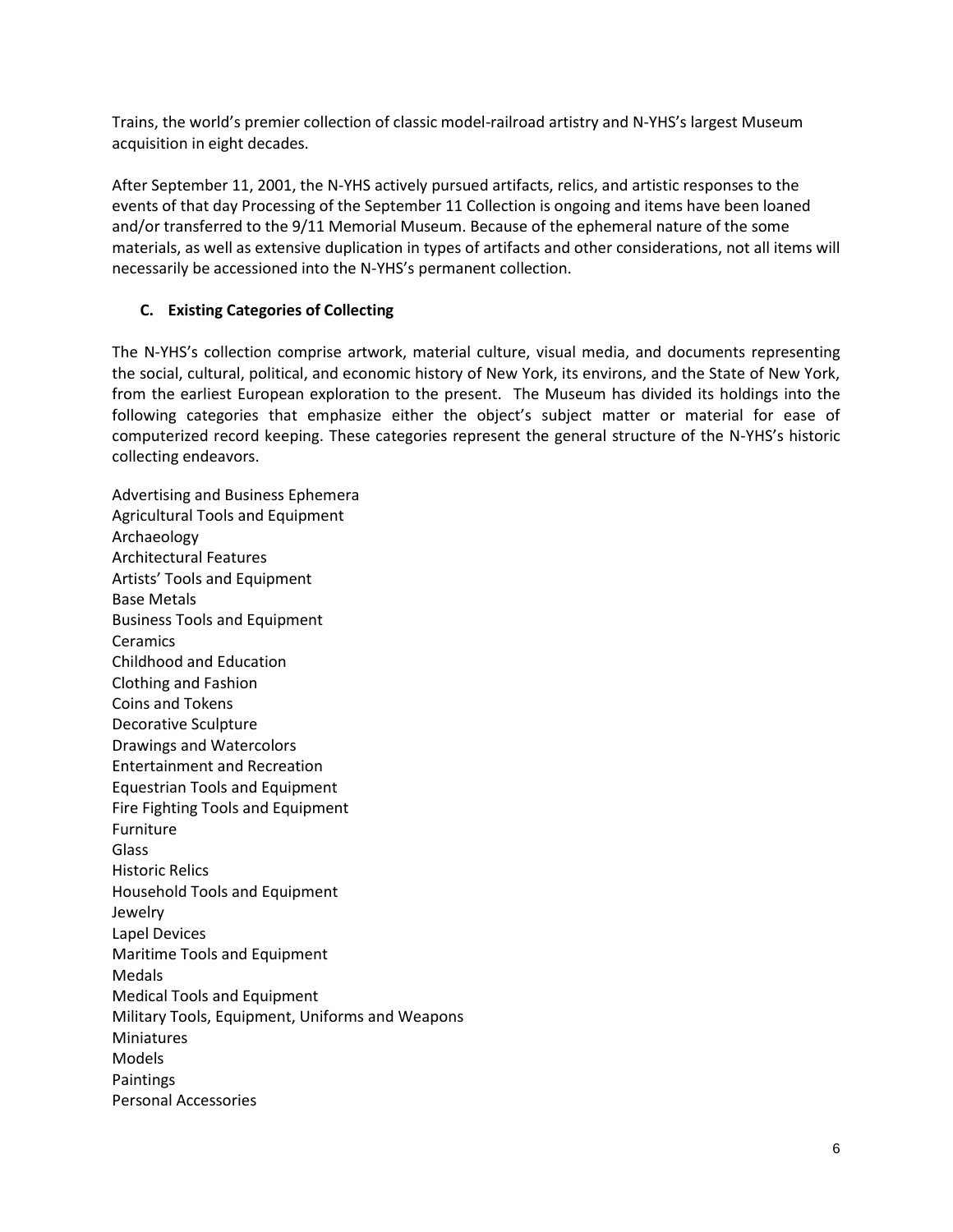Pewter Plaques Police and Law Enforcement Political Memorabilia Science and Technology Sculpture September 11, 2001 Terrorist Attacks Sewing Tools and Equipment Ship Models Silver Smoking Tools and Equipment **Souvenirs** Textiles Tiffany Toys Trade Tools and Equipment Transportation Tools and Equipment Urban Artifacts Writing Tools and Equipment

## **D. Collecting Plan**

. As part of long range strategic planning N-YHS's Museum division is developing a long-range collecting plan. The purpose of this plan is to identify areas where acquisitions will be actively pursued, themes for collecting that feed into established future exhibitions, and potential objects/collections that are deemed suitable for deaccession consideration. The collecting plan will address issues of access and conservation and guide the work of the curatorial staff in refining the established collection categories described above.

## III. **DELEGATION OF AUTHORITY**

The Staff Acquisition and Loan Committee and the Board Collections Committee are the two bodies that develop and implement policies and procedures that guide the stewardship of the N-YHS's Museum collections.

## **A. Staff Acquisition and Loan Committee**

The Staff Acquisition and Loan Committee ("SALC") is composed of the Museum Director, Director of Collections Management, Collections Manager, Registrars, Chief Conservator for the Museum, Conservator for Loans and Exhibitions, all museum curators, and a representative from the Library. Additionally, to foster interdepartmental team work and encourage discussion based upon a broad range of expertise, the following staff members are invited, though not mandated to attend: t Executive Vice President/Chief Operating Officer, Head of Prints, Photographs, and Architectural Collections, and Conservator for Loans and Exhibitions. The SALC meets monthly, and all mandated members of the Committee are considered voting members. For all formal recommendations to the Board Collections Committee, a quorum of one half of the mandated members must be present. For approval of any proposal, majority vote is required. In the rare instances of a tie, the Museum Director may break the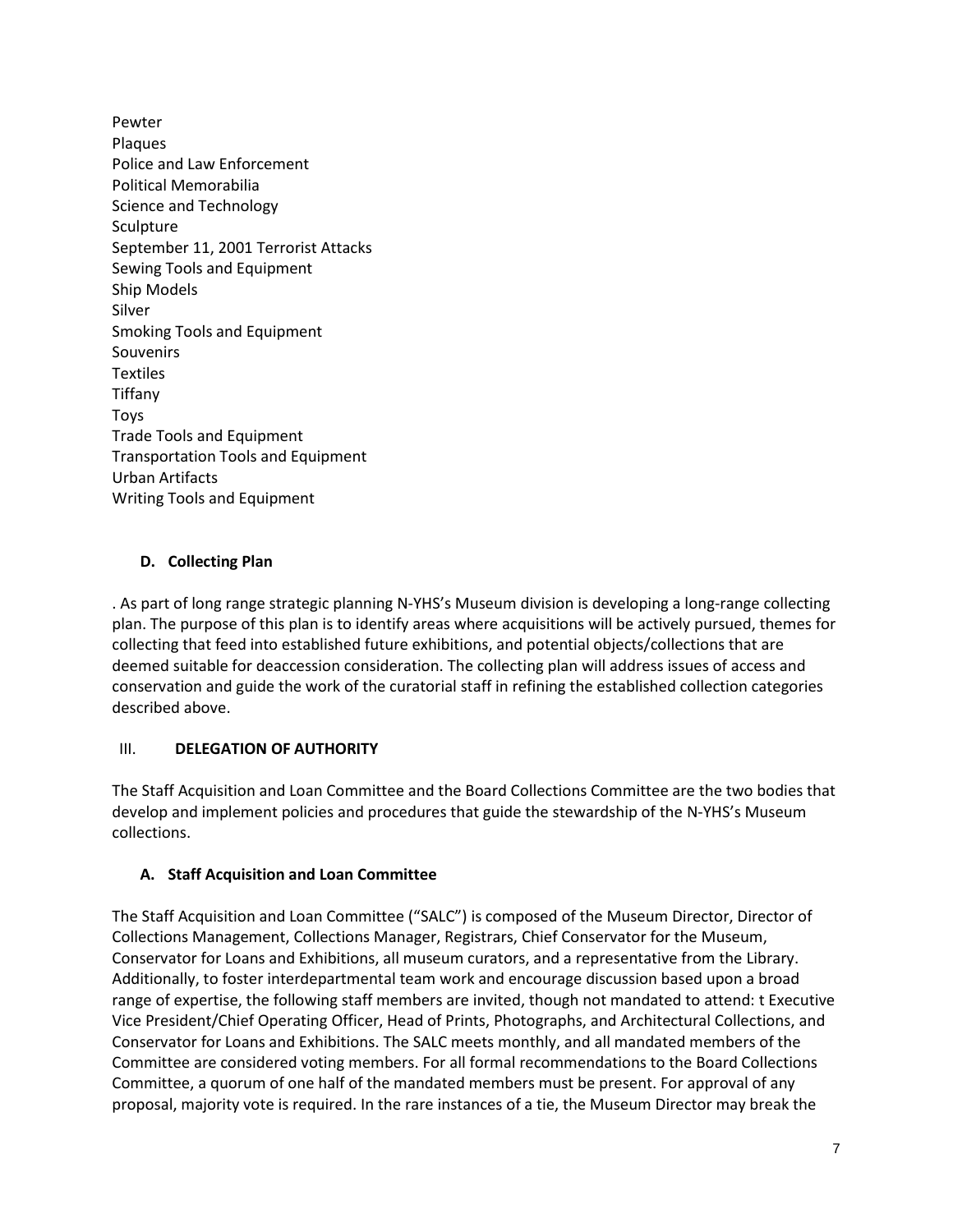tie. The SALC reports on its actions, advises, and makes recommendations to the Board Museum Collections Committee at that Committee's sessions.

## **B. Board Collections Committee**

The Board Museum Collections Committee (BCC) comprises not fewer than five members of the Board of Trustees or Chairman's Council, the N-YHS President, the Executive Vice President/COO, and the Museum Director. Museum staff members may be asked to attend meetings of the BCC to report on agenda items, but are non-voting members.

The Board Museum Collections Committee, whose legal roles and responsibilities are outlined in the N-YHS's By-laws, is responsible to the Board of Trustees for the oversight of the collections and collectionrelated activities of the Museum Division. The Board Collections Committee reviews, advises, modifies, and approves the policies and activities proposed by the Staff Acquisition and Loan Committee. The BCC, through policy, establishes the scope of what is to be collected, sets the standards for preservation and access to the collection, reviews acquisitions, and recommends the deaccession of collection materials.

The BCC meets two to three times annually; for any binding action a quorum (one half) of Committee members must be present and a majority vote is required. In instances when a decision is required prior to the next scheduled meeting, an emergency session may be convened or business may be conducted telephone or video conferencing, or a vote solicited on a written proposition by regular or electronic mail or facsimile transmittal.

## **C. Daily Delegation of Authority**

On a daily basis, the Board of Trustees extends the authority to act, in accordance with established and approved policies, to the professional museum staff as delegated to the Museum Director who supervises such staff.

## IV. **ETHICS**

## **A. Avoidance of Conflict of Interest**

The N-YHS, grounded in two hundred years of public service, holds its collections and information as a benefit for the public it was established to serve. As a scholarly institution, continually in the public eye, it is important that all employees, trustees, and volunteers avoid any activity that involves an actual, perceived, or potential conflict of interest, financial or otherwise, between that individual's personal interests and that of the institution.

## **B. Adherence to established codes**

In collecting, the N-YHS, through the actions of its staff and board, adheres to the American Alliance of Museums (AAM) Code of Ethics (Appendix i). The N-YHS does not knowingly acquire objects that are known to be stolen or illegally removed from their place or country of origin, nor any materials that violate State or Federal laws. The N-YHS makes its policies transparent to the public and strives to exceed the laws that govern American museums and non-profit cultural institutions.

## **C. Appraisals**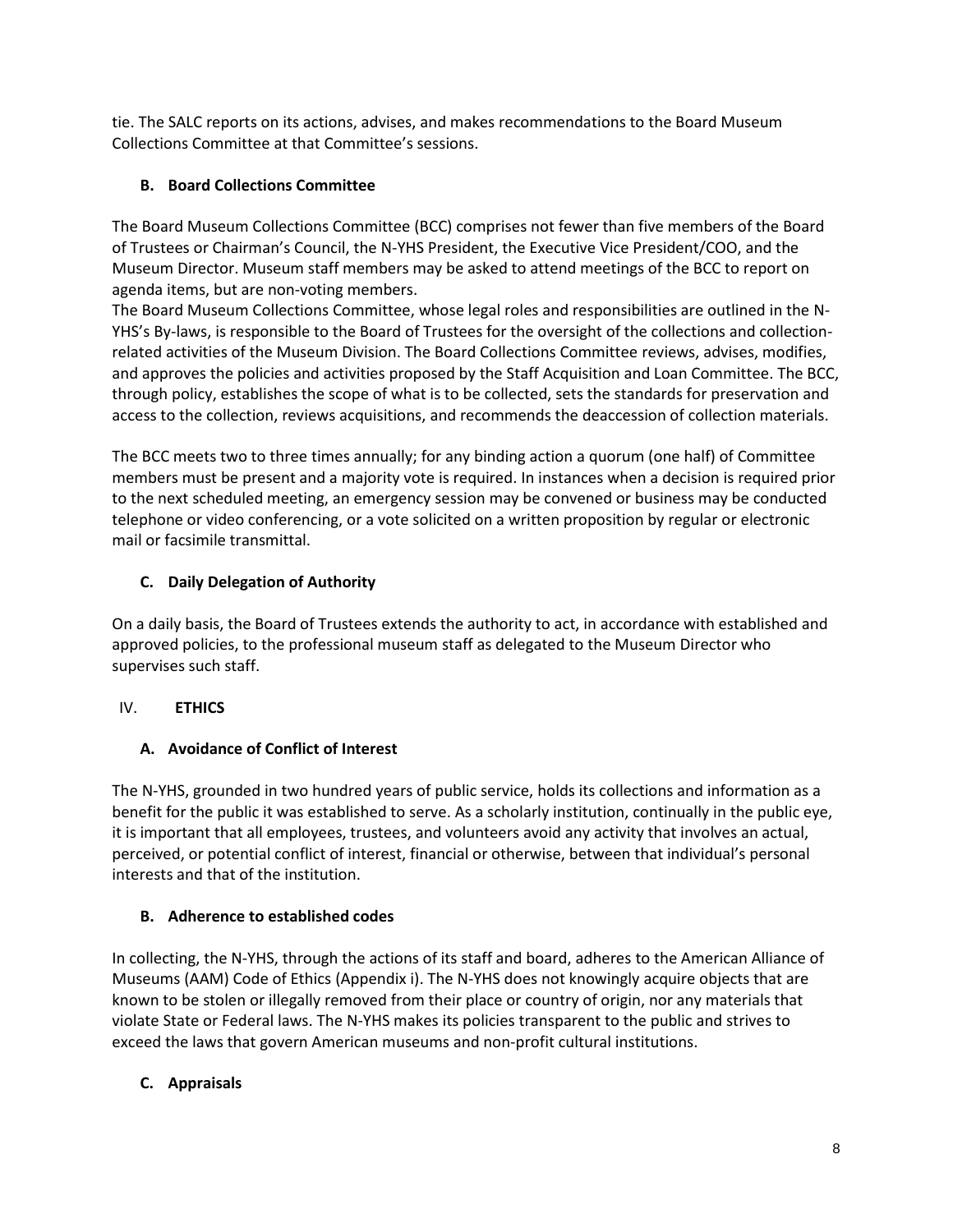Under no circumstances shall staff members of the N-YHS appraise the financial value of objects brought to their attention either for acquisition consideration or research inquiry. Nor shall they offer either verbal or written scholarly opinion on such objects when such opinion results in their direct monetary gain or may alter the potential valuation of the object. Such appraisals constitute a conflict of interest and are prohibited in the AAM Code of Ethics.

# **D. No competing personal collecting**

The N-YHS encourages its employees to take an active interest in history, and recognizes that collecting is an exciting, personal way to connect with the past. However, the N-YHS expects that no employee, Trustee, or volunteer will directly compete with the N-YHS in their personal collecting activities. Once employed by the N-YHS, staff members must disclose to the Museum Director, Library Director, President, or Chair of the Board of Trustees their interest in the purchasing a work of art, artifact, or document that is suitable to the N-YHS's collections. A written right of first refusal for the purchase should be advanced to the N-YHS by the employee.

# V. **ACQUISITION**

The discriminating acquisition of materials is fundamental to the mission of the N-YHS. As outlined in this policy, the general authority to collect materials for the Museum Division is vested in the Museum Director and delegated to the N-YHS's curators and staff historians who recommend objects for acquisition consideration from within their area of specialization. Objects may be acquired by means of gift, purchase, bequest, exchange, or transfer.

# **A. What the Museum Collects**

The Museum collects in the categories as described in Categories of Collecting. It seeks to continually develop, refine, and enhance the scope and depth of its existing collection categories through the judicious acquisition of significant materials.

The establishment of a new category of collecting is not undertaken lightly. Nevertheless, N-YHS recognizes the potential need to establish new areas of collecting. When such area(s) are identified, the SALC as instructed by the Museum Director explores the implications of the new category of collecting. If approved, the addition of this new category is submitted to the Board Collections Committee for discussion and final approval.

The N-YHS will not collect objects that are known to be or suspected of being stolen, have dubious or contested provenance, have been collected through unauthorized or undocumented archeological excavation, have been collected in contravention of existing state, federal, and international law, that are made of materials that are hazardous to the collections or personnel, or that, by their possession, would necessitate additional expenditures for storage, preservation, or maintenance not commensurate with their significance to the N-YHS.

## **B. Criteria for Acquisition Consideration**

Materials considered for inclusion in the Museum's collections are evaluated on the following criteria:

- Relevance to and consistence with the mission of the N-YHS
- Historical and/or aesthetic significance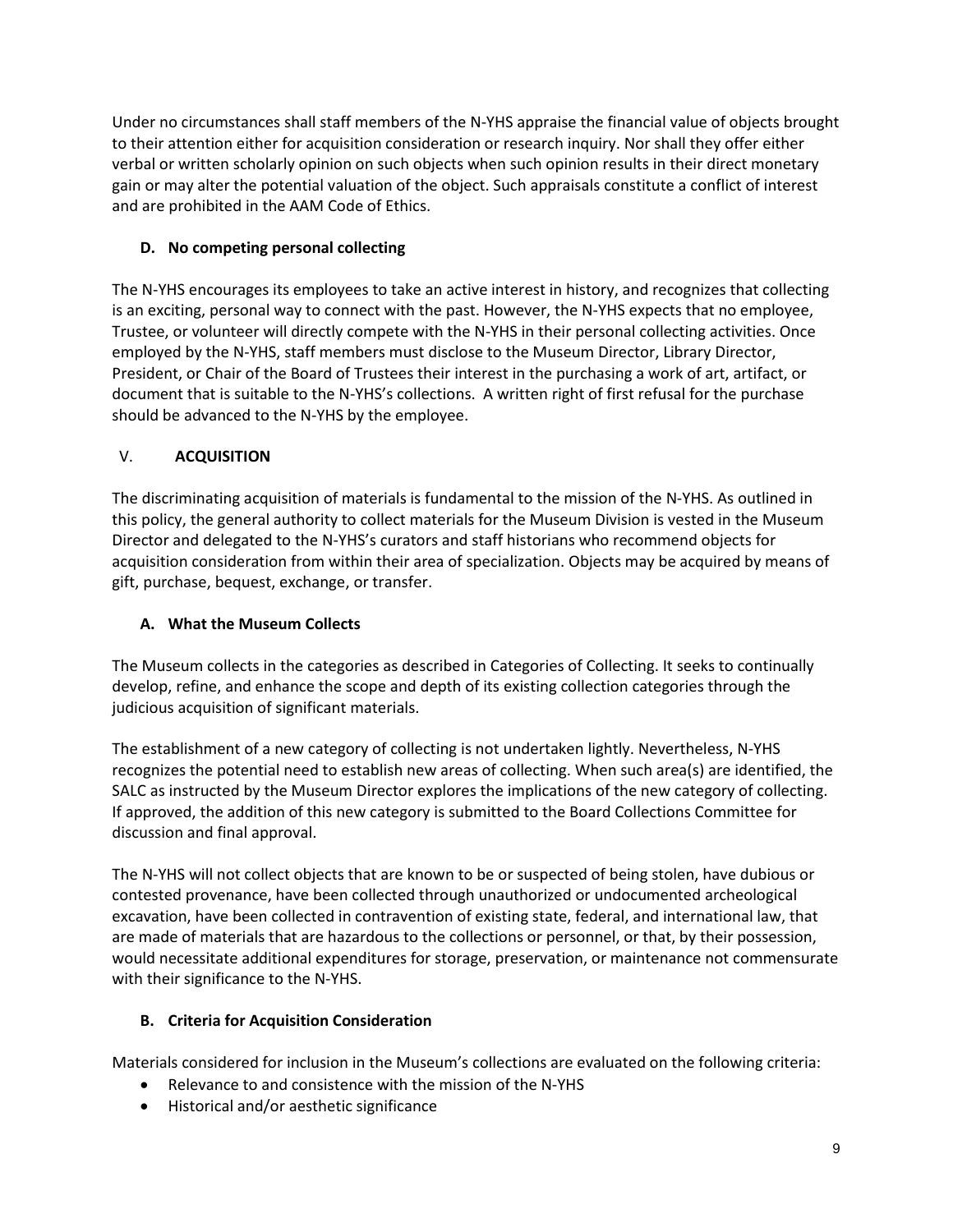- **•** Authenticity
- Potential for exhibition, scholarly research, or educational use
- Specificity of provenance
- Physical condition and integrity
- Ability of the N-YHS to conserve, maintain, store, and provide access to the materials
- Absence of legal impediments for the transfer of ownership or license to the N-YHS, or any restriction that limits the N-YHS's use or access

## **C. Terms of Acquisition**

The N-YHS acquires objects and artworks with the intent of long-term use and preservation. However, no guarantee can be made to retain any acquisition in perpetuity.

The N-YHS does not accept materials that restrict its ability to fulfill its mission or impair its fiduciary responsibility to maintain its holdings in good order. The N-YHS is not obliged to accept any acquisition that does not meet its stated criteria for consideration. No staff member, Trustee, or volunteer of the N-YHS may obligate the N-YHS to accept an acquisition.

In acquiring an object, no staff member, Trustee, or volunteer of the N-YHS is authorized to make commitments pertaining to exhibition, interpretation, or placement of that object.

The N-YHS will not pay for an appraisal, or reimburse a donor for appraisal costs, unless such an appraisal is deemed in the best interest of the N-YHS. In such cases, the Museum Director will review and authorize such action prior to making such a commitment in consultation with the N-YHS's Executive Vice President/COO and/or President.

## **D. Documents of Conveyance**

The legal transfer of ownership of materials to the New-York Historical N-YHS is accomplished through the use of specific documents of conveyance. In all cases, the document precisely itemizes the object(s) donated, identify the name and address of the donor, specify the desired credit line, and clearly state the terms of the acquisition and the rights assigned.

A Deed of Gift (Appendix iii) is mandatory for all items donated to the Museum. This Deed is issued by the Department of Collections Management (CMD) and must be signed by the legal owner(s) or their authorized agents and counter-signed by the Museum Director, Director of Collections Management, or Collections Manager.

A release or receipt of object from the legal counsel of the estate serves as documentation of a bequest.

A dated purchase order, check request, or authorized invoice signed by the Museum Director or his/her designee will serve as the legal instrument of conveyance for purchases.

Letters of exchange bearing authorized signatures serve as documentation of a transfer or exchange between museums.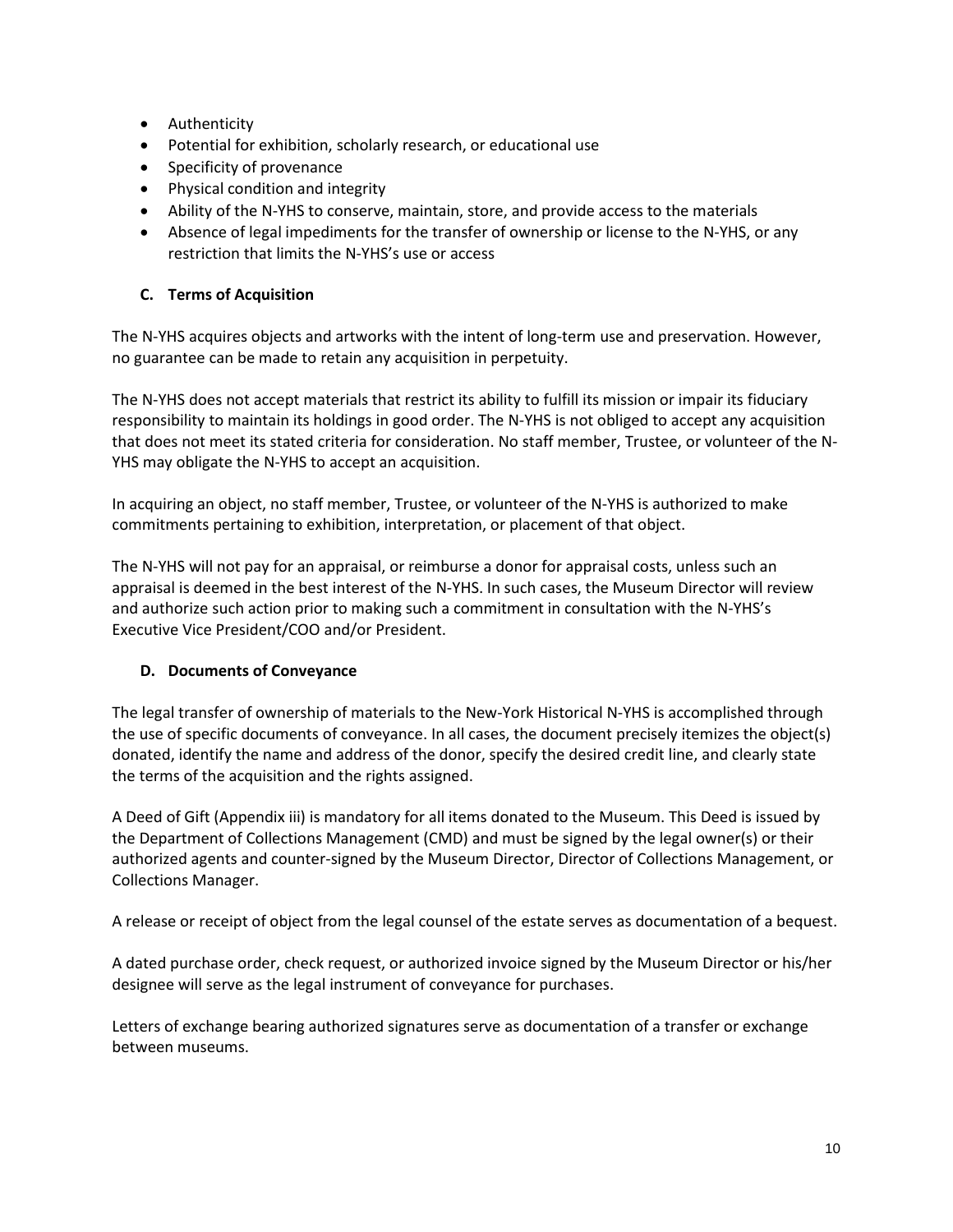All donations to the N-YHS's museum are acknowledged with a letter of receipt and appreciation from the Museum Director.

The N-YHS, through the Department of Collections Management, will acknowledge the non-cash charitable contribution by countersigning appropriate Internal Revenue Service Form 8283, "Non-Cash Charitable Contributions."

The Museum may accept gifts or make purchases of objects for which the donor has retained copyright. Should certain copyrights not be assigned, the N-YHS will endeavor to secure free and unlimited use of the donated or purchased objects for institutional activities through the assignment of exclusive or nonexclusive license. Such copyrights as the owner chooses to grant should be clearly delineated in an assignment of copyright or license. The assigning of partial or no copyright does not preclude acceptance.

## **E. Acquisition by Gifts, Bequests, Exchanges, Transfers**

Curators are charged with enriching the collections within their area of expertise. The N-YHS makes every effort to fulfill its collecting plans through acquisition by donation and secondarily through purchase. A written acquisition proposal is required for all gifts, bequests, exchanges, transfers, and purchases. It is prepared by the curator and submitted to the SALC for review and approval. Curators may exercise their discretion to waive the written proposal in the case of gifts of small, ephemeral objects that extend existing collection areas, such as political and social cause buttons and related material.

All donations are considered unconditional gifts to be used at the discretion of the N-YHS, except in those instances when the N-YHS has expressly accepted a donation subject to written conditions. These conditions should be clearly stated in the instrument of conveyance (Deed of Gift, letter of agreement, use and copyright agreement). A full record of such conditions is maintained in the permanent acquisition records of the N-YHS maintained by the Department of Collections Management. The Museum will make every effort to acquire at the time of gift or purchase all copyright pertaining to the object in the effort to help to fulfill its mission without restriction. A full report of the accession activities of the Staff Acquisition and Loan Committee is made to the Board Collections Committee at each of the BCC's meeting for their approval.

## **F. Acquisition by Purchase**

The N-YHS also strengthens its collections through purchase. In addition to the criteria for acquisition as outlined above, additional considerations that should be weighed includes include the reasonableness of the purchase price; whether a similar object could be obtained through loan, gift or bequest; and how the purchase advances the N-YHS's collecting plan.

The N-YHS's Board of Trustees authorizes the Museum Director to exercise discretionary power to approve purchases to \$10,000, providing appropriate funds exist. The Museum Director may choose to exercise this discretionary power or may consult with the SALC regarding the purchase. Purchases between \$10,001 and \$50,000 are presented for review and approval by the Staff Acquisition and Loan Committee and require final approval by the President of the N-YHS.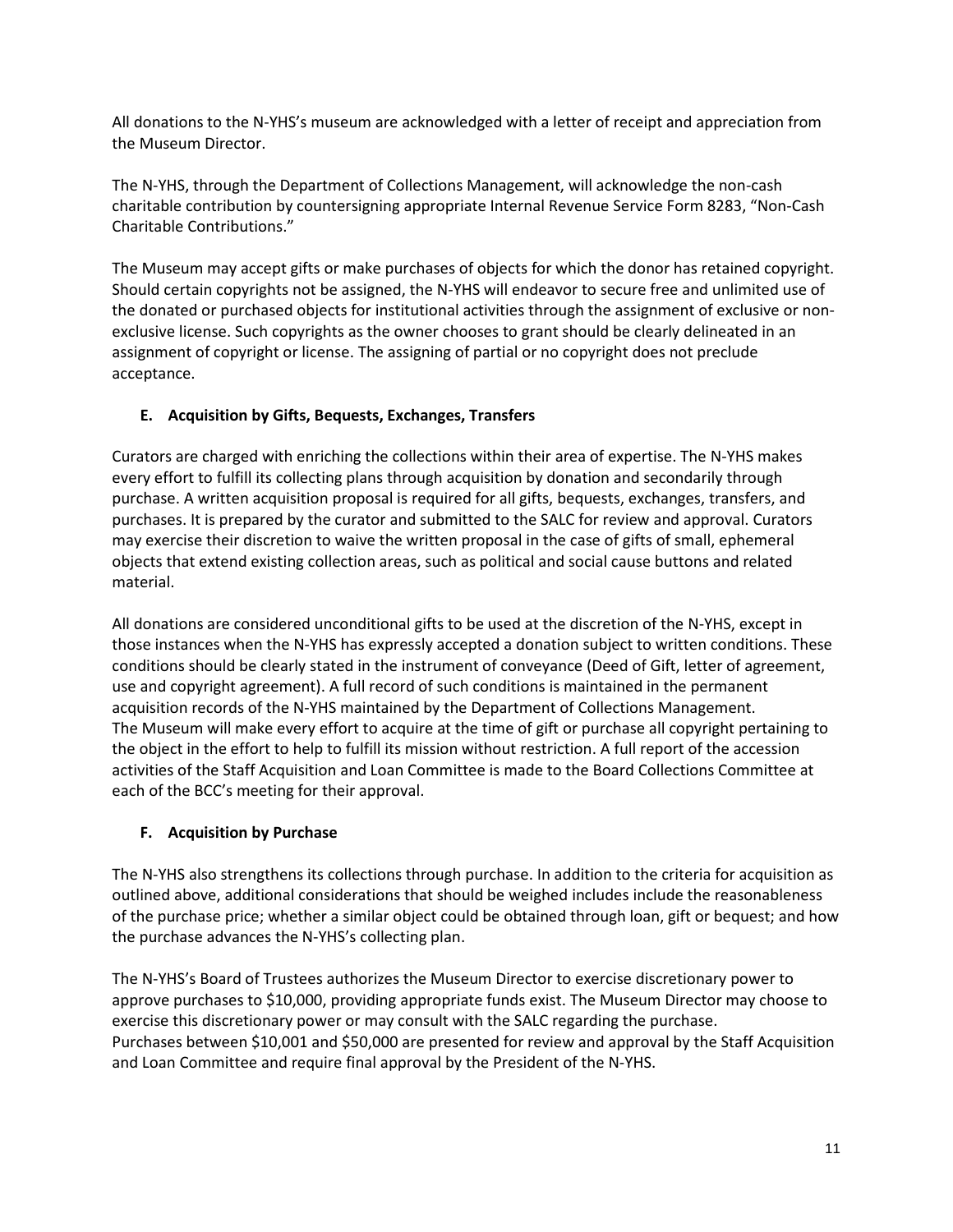Purchases between \$50,001 and \$250,000 are presented for review and approval by the Staff Acquisition and Loan Committee and require final approval by the Board Collections Committee.

For any considered purchase over \$250,000, the approval by the Executive Committee of the Board of Trustees is required.

The composition of each committee and the vote required for acceptance is outlined in the Delegation of Authority section.

The purchase invoice must include the vendor's name and contact information, detail exactly what is being purchased, the purchase price, known provenance, and the terms of payment. A dated purchase order, check request, or authorized invoice signed by the Museum Director or his/her designee will serve as the legal instrument of conveyance.

It is important to avoid any personal or organizational conflict of interest or the appearance of any conflict of interest. Should a staff member, Board Collections Committee member, or Trustee through their business or personal affiliations find that they have a direct financial interest in the purchase of material for the collection, this fact must be immediately disclosed to the Museum Director and Chairperson of the Board Collections Committee. That individual must be recused from any further participation in the proceedings. The Chairperson of the Board Collections Committee presents the matter and potential circumstances to the Board Executive Committee prior to approval of purchase.

### **G. Objects Found in Collection**

The Museum houses several groups of objects found in the collection and generally identified through special object numbering. Objects with an "INV" number were inventoried in the late 1980s, but are not documented and not believed to have been formally accessioned into the Museum collection. Similarly, objects with a "Z" number were found in the collection between 1998 and the present and are not known to be accessioned. An object number with a prefix of "X" designates objects found in the collection and believed to have been at the Museum since the nineteenth or early twentieth century. The Museum also occasionally acquires props from temporary exhibitions, which are given numbers with a prefix of "prop," but are not accessioned into the collection.

#### VI. **DEACCESSION**

Deaccessioning is the formal process in which an object is permanently removed from the collections of the N-YHS's Museum.

The N-YHS collects with the intention of long-term use and the commitment to the preservation of its collection. However, it recognizes that its holdings may be strengthened through the judicious and wellconsidered deaccession of previously acquired materials.

The N-YHS is also cognizant that certain of the materials collected, such as those items in its September  $11<sup>th</sup>$ Collection, have been subjected to extraordinary circumstances and may be laden with inherent vice. All the N-YHS's best stewardship efforts can only forestall the inevitable deterioration of such objects and the need for their eventual deaccession.

Any funds realized from the sale of deaccessioned items will be reserved for future acquisitions.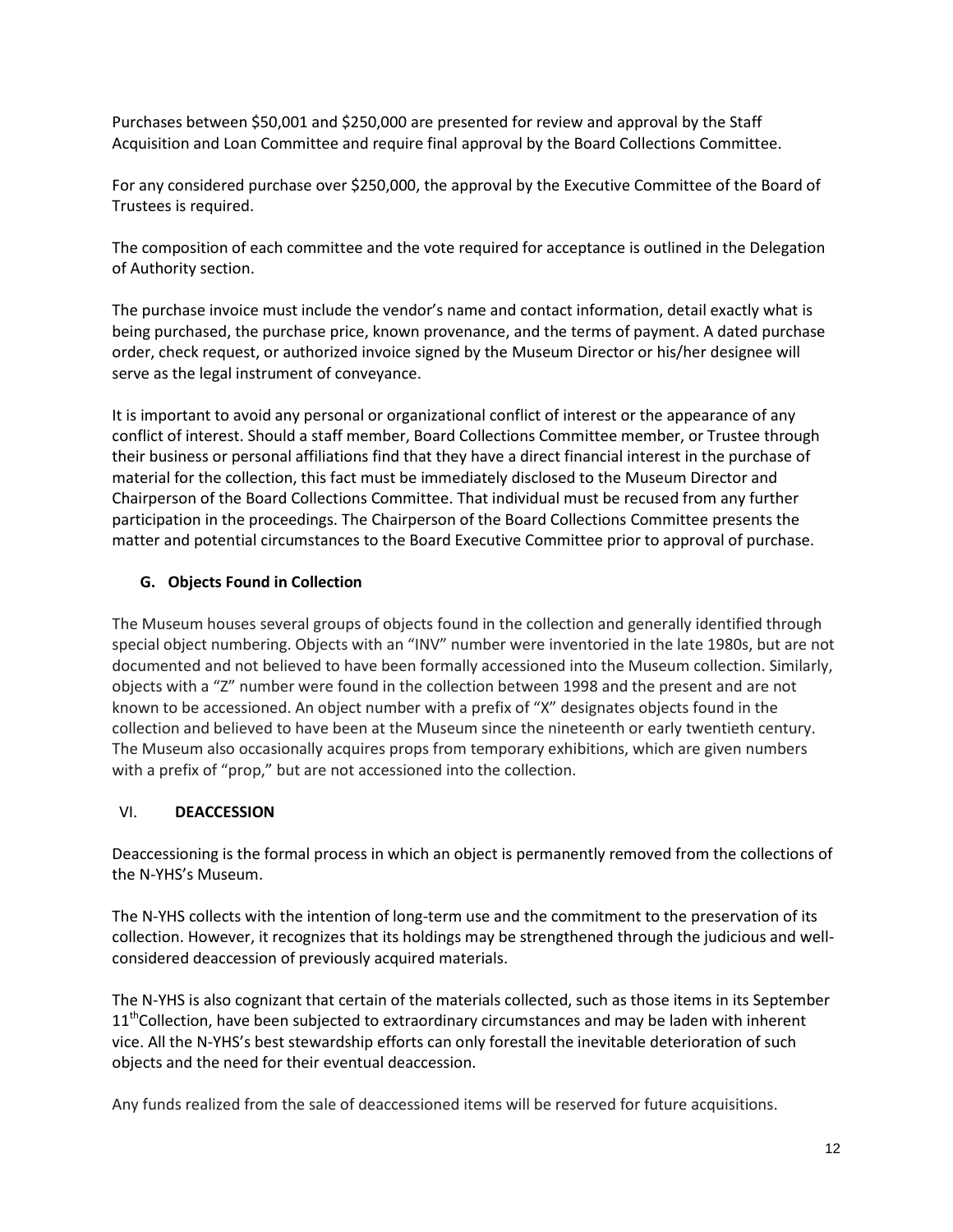It is even more important in questions of deaccession to avoid any personal or organizational conflict of interest or the appearance of conflict of interest. Should a staff member, Board Collections Committee member, or Trustee through their business or personal affiliations find that they have a direct financial interest in the deaccession of material from the N-YHS's collection they should immediately disclose this fact to the Museum Director and Chairperson of the Board Collections Committee and exempt him or herself from any further participation in the proceedings. The Chairperson of the Board Collections Committee presents the matter to the Board Executive Committee prior to final approval of the deaccession.

## **A. Criteria for Deaccession Consideration**

Material may be considered as a candidate for deaccession for one or more of the following reasons:

- It does not, or no longer, falls within the mission of the N-YHS
- It does not fall within the defined collecting scope of the Museum Division
- It has deteriorated to a point of making it useless for exhibition or study
- It has been determined to be inauthentic
- It is discovered to have been stolen, exported illegally, or obtained under questionable circumstances
- Its needs for storage or maintenance are beyond the Museum's reasonable capacities or are determined not to be commensurate with the artifact's importance to the collection
- It contains materials hazardous to the collection or the staff
- It duplicates collection holdings beyond the needs of the institution and is surpassed by better examples

## **B. Guidelines for Deaccession**

In order for material to be considered for deaccession the following conditions must be met:

- N-YHS should have clear title
- There should be no legal restrictions to prohibit the deaccession
- The accession file should be as complete as possible and contain appropriate visual documentation of the material.

## **C. Disposition**

Deaccessioned objects are to be considered for disposal on a case by case basis under the following guidelines:

- The manner of disposal must comply with all applicable state and federal laws, serve the best interests of the N-YHS and the general and scholarly community it represents, and take into consideration the public trust represented in owning a collection.
- If deaccession has been approved because the object has been determined to be inauthentic, extraordinary care is taken in considering the appropriate method of disposal to ensure that the object does not resurface and deceive others.
- The N-YHS will consider transferring the object through donation, exchange, or sale to another museum or tax-exempt public institution where it may have a valid purpose in research, education, or public programs.
- The decision to associate the N-YHS's name with the sale, exchange, or donation of any deaccessioned object is made by the BCC.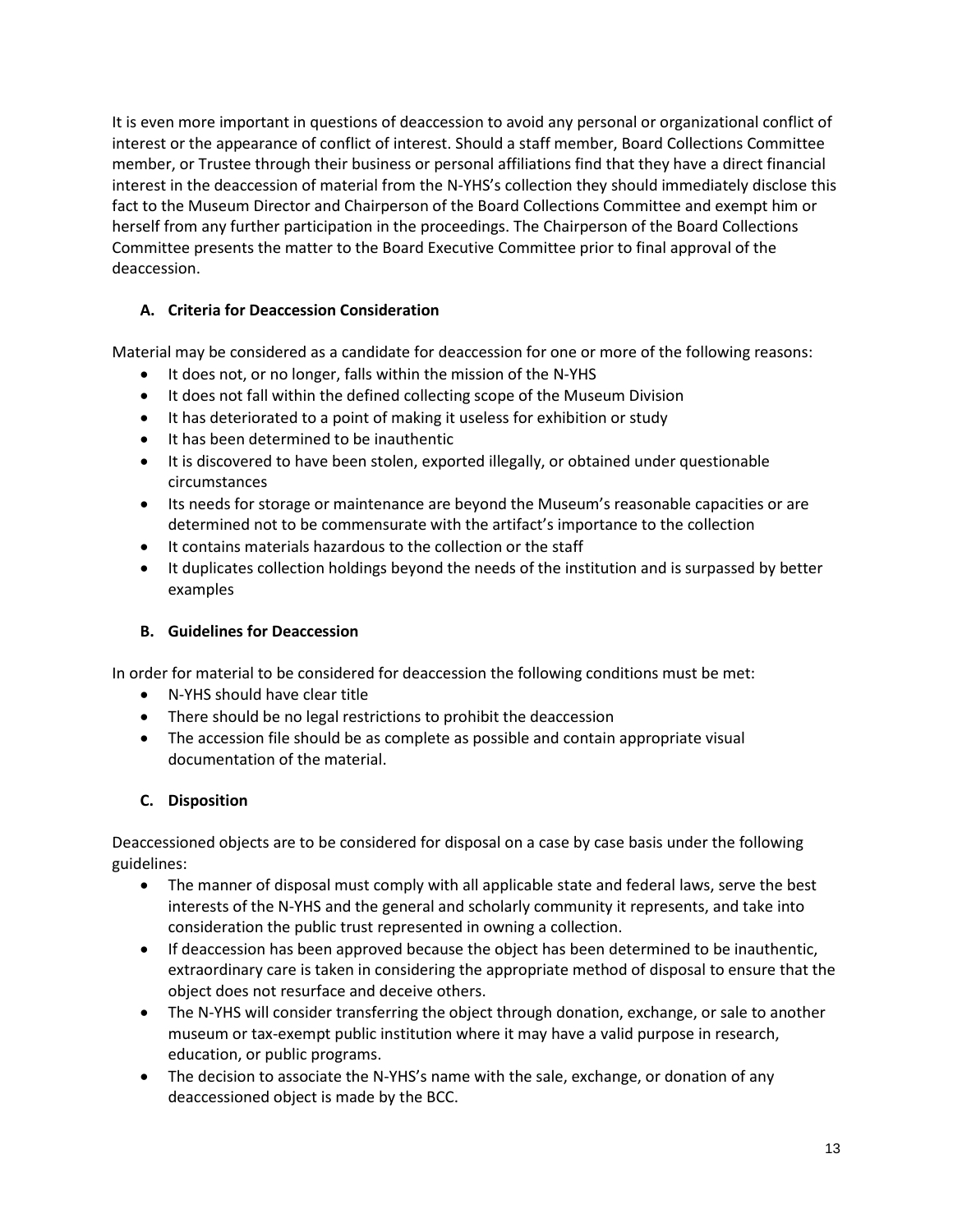### **D. Avenues of Disposal**

The following methods are acceptable for the disposal of a deaccessioned object:

- Sale at public auction
- Public sale through a reputable dealer
- Privately negotiated sale to another museum or non-profit institution
- Donation to another museum or non-profit institution Exchange with another museum or nonprofit institution for an object to be accessioned into the N-YHS's collection. Under these circumstances, the object to be acquired must be reviewed and approved by the SALC prior to the exchange.
- Return to the original donor or their direct heirs
- Witnessed and documented destruction when the artifact has deteriorated beyond its useful life, or when it presents a hazard to Museum staff or other collection objects, or has been deemed to have negligible monetary of historic value.

### **E. Approval Process**

The deaccessioning process is initiated by the curatorial staff, who submits a written recommendation to the Museum Director, which is reviewed by the SALC. If approved, the recommendation for deaccession is presented to the President of the N-YHS. If the President concurs with the recommendation, it is presented to the Board Collections Committee, which then makes a recommendation to the Board of Trustees, which has the final authority to approve deaccessions. The exception is objects with a value less than \$5000, for which the President may make a determination regarding deaccession. For a nonaccessioned object, the Museum Director may make the final determination regarding the disposition of the object.

## **F. Outcomes of Deaccession**

Any funds realized from the sale of deaccessioned items will be reserved for future acquisitions.

Any purchase(s) made with such designated funds will continue to acknowledge the donor of the deaccessioned gift.

The deaccessioned object's accession file, augmented by any additional research uncovered for the deaccession proposal, the curatorial recommendation for deaccession signed by the Museum Director, the minutes of the SALC and BCC meetings approving the deaccession, and visual documentation remain part of the N-YHS's permanent records. These files are marked to indicate their status as deaccessioned objects and, as with all accession files, are maintained by the CMD.

Should the object be acquired by another museum or other cultural institution, agreements must be established at the time of the sale/exchange/donation that perpetuate the credit of the original donor in conjunction with the use of the deaccessioned object.

#### VII. **ACCESS AND USE**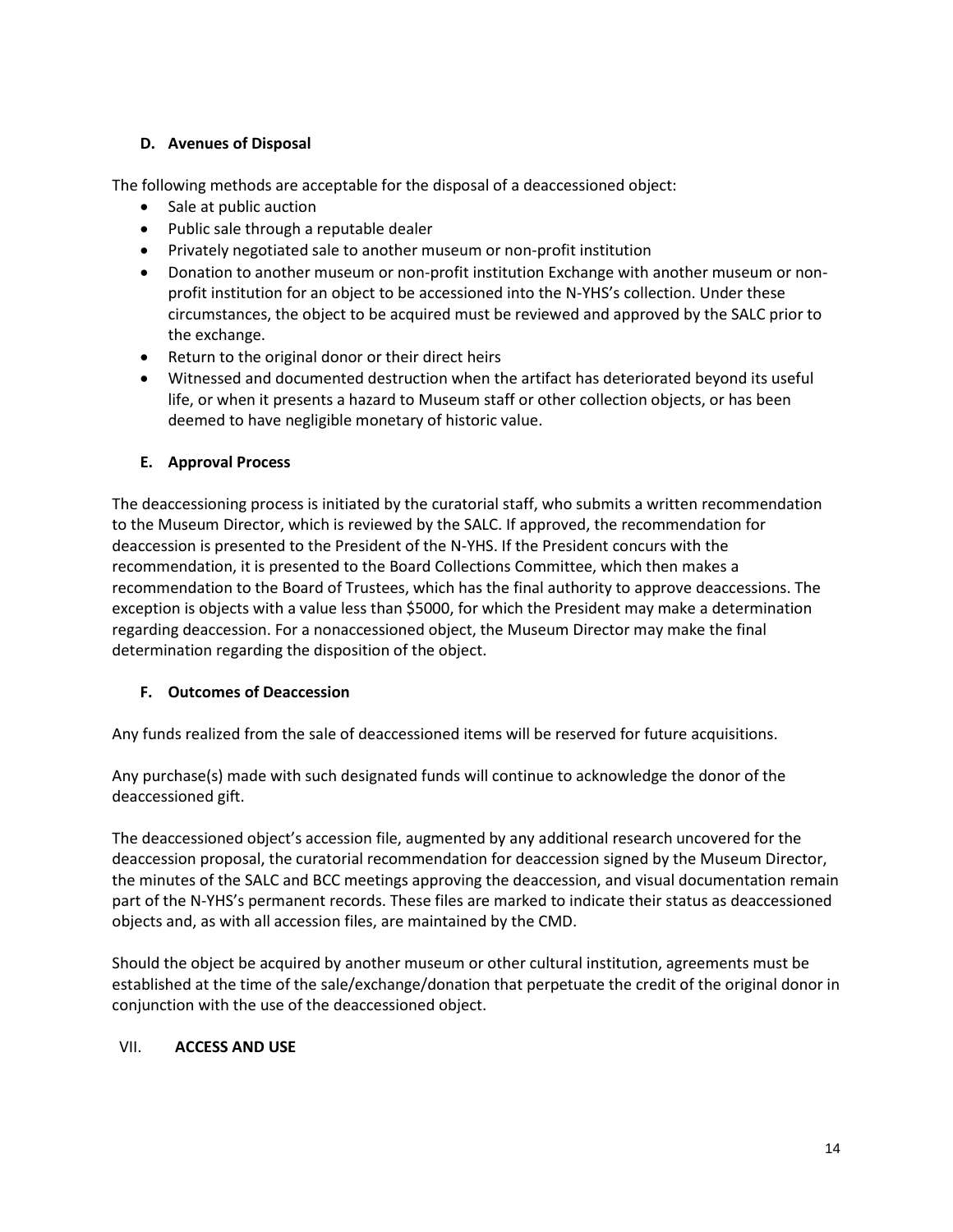As a public institution mandated to collect, preserve, and interpret the material history of the region, the N-YHS is guided by its responsibility to preserve the collection it hold in trust and provide access to the collections on a nondiscriminatory basis.

The N-YHS encourages intellectual and physical access to its Museum collections through long-term exhibition in the Henry Luce III Center for the Study of American Culture, changing exhibitions, and other interpretive programming; through the dissemination of collection information via the N-YHS's website and participation and other electronic resources; through research and viewing requests; through publication of scholarly books and articles, and through an active traveling exhibition program and the loan of objects to sister institutions and educational entities.

Access to the N-YHS's collection is contingent upon the security and well-being of the objects and records under its stewardship. Resource limitations, security and privacy issues, and collection care requirements may occasionally constrain access to the collections.

## **A. Intellectual Access**

A primary responsibility of the N-YHS's curatorial staff is to increase intellectual access to the collections under its stewardship. N-YHS scholarship is made publicly available to aid the understanding of a shared history. The curatorial staff is responsible for thorough documentation of their collections and sharing this information through the collection database, paper records, exhibition, publication, or interpretive programming.

The curatorial staff is responsible for providing and enriching the content of the object's paper and electronic records with pertinent research into the maker, donor, history of the object, comparanda, exhibition or publication records, and other appropriate information. The N-YHS strives to maintain the highest levels of scholarly objectivity and accuracy in the research, attribution, and authenticity of the objects in its collection.

Additionally, curators are vested by the Museum Director to judiciously acquire and carefully refine the collections under their care. As such they are responsible for proposing new acquisitions and potential deaccessions for the N-YHS's consideration, and working closely with the CMD helping provide the highest levels of physical and legal care to their collections.

Furthermore, curators are responsible for aiding the Exhibitions, Public Programs, and Education departments to increase public access to their collections through the development of exhibitions, educational aids, and interpretive programming pertaining to their collections, and for proposing the contents and overseeing the rotations of collections within long-term exhibitions.

## **B. Outgoing Loans**

The N-YHS believes that the loan of its collections encourages public understanding of the history of New York and American culture. By lending, the N-YHS strives to increase public access to its holdings while balancing the institution's own needs for exhibition, education, and the long-term preservation interests of the objects themselves.

Requests to borrow objects from the N-YHS's collections are evaluated on a case-by-case basis.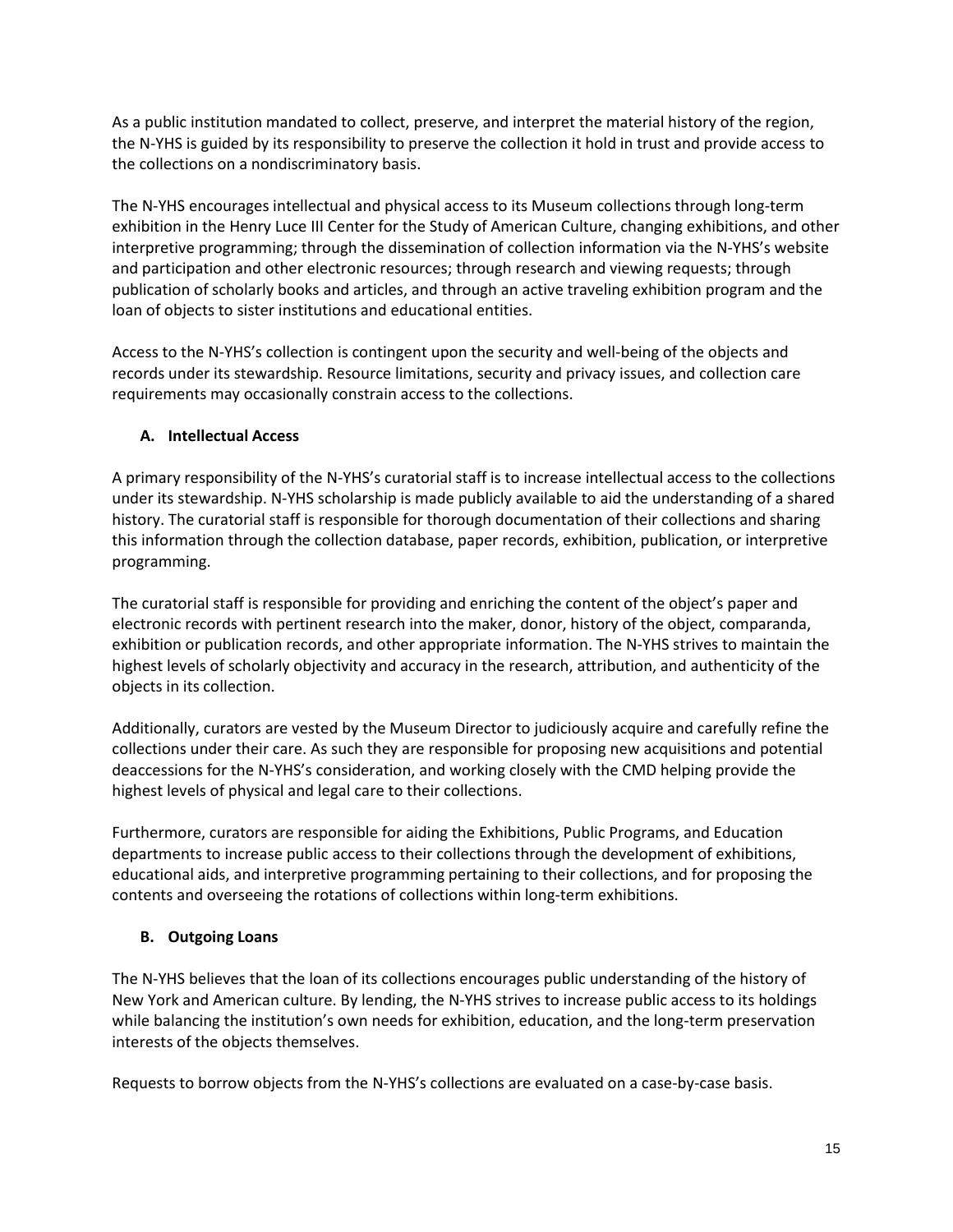The Museum may consider outgoing loans to other museums, cultural or non-profit organizations that engage in publicly accessible educational or scholarly programming. On special consideration, outgoing loans can be made to non-museum entities such as government agencies or community institutions for exhibition purposes provided that such organizations satisfy all loan requirements and the loaned objects are on view in a public context. Under no circumstance will objects be loaned to individuals. Certain collection objects, because of their rarity, inherent fragility, legal restrictions, or vital importance to the interpretive programs of the N-YHS may not be eligible for loan. As movement, shipping, and transit involved with loans greatly increase risks to collections, restrictions may be placed on inherently fragile or unstable media and objects. In considering loan requests, the protection of the N-YHS's collections outweighs all other concerns.

The SALC reviews and approves all requests for outgoing loans and apprises the BCC of loan activities. The following criteria are considered by SALC in its review:

- The nature and purposes of the borrowing institution and the proposed project are consistent with the institutional mission and goals of the N-YHS
- The scholarly content of the exhibition, the importance to the public, and the significance of the N-YHS's object within the exhibition context
- The historic value or rarity of the object
- The overall condition of the object: whether the nature of its materials and composition are able to survive the rigors of travel, whether its size or weight pose potential shipping problems or increased risk
- The security, environmental conditions, staffing, and facility of the borrowing institution meet all the N-YHS's concerns for the safety and preservation of its objects. Documentation of such conditions in the form of a current AAM facilities report must be received prior to Committee evaluation
- The current or projected needs of the N-YHS's exhibition, educational or interpretive programs during the proposed loan period
- The request for loan is made in a timely manner, preferably a minimum of 6 months prior to the loan period

## **C. Incoming Loans**

To enhance the intellectual content of its special exhibitions, the Museum takes into its custody incoming loans and provides them with the same care as comparable objects in its own collection.

The Museum will consider the following criteria before the solicitation of an incoming loan:

- The solicited object will significantly fulfill the goals of the exhibition
- Availability of exhibition or storage space
- Object's condition can withstand the rigors of transportation, environmental fluctuations, handing, and display
- Restrictions imposed by the lender, including anticipated costs associated with the loan, such as conservation, insurance, storage, packing, crating, transportation, courier expenses, or installation costs
- Issues of provenance, ownership, or copyright that might negatively impact the N-YHS

## **D. Documents that Govern Loans**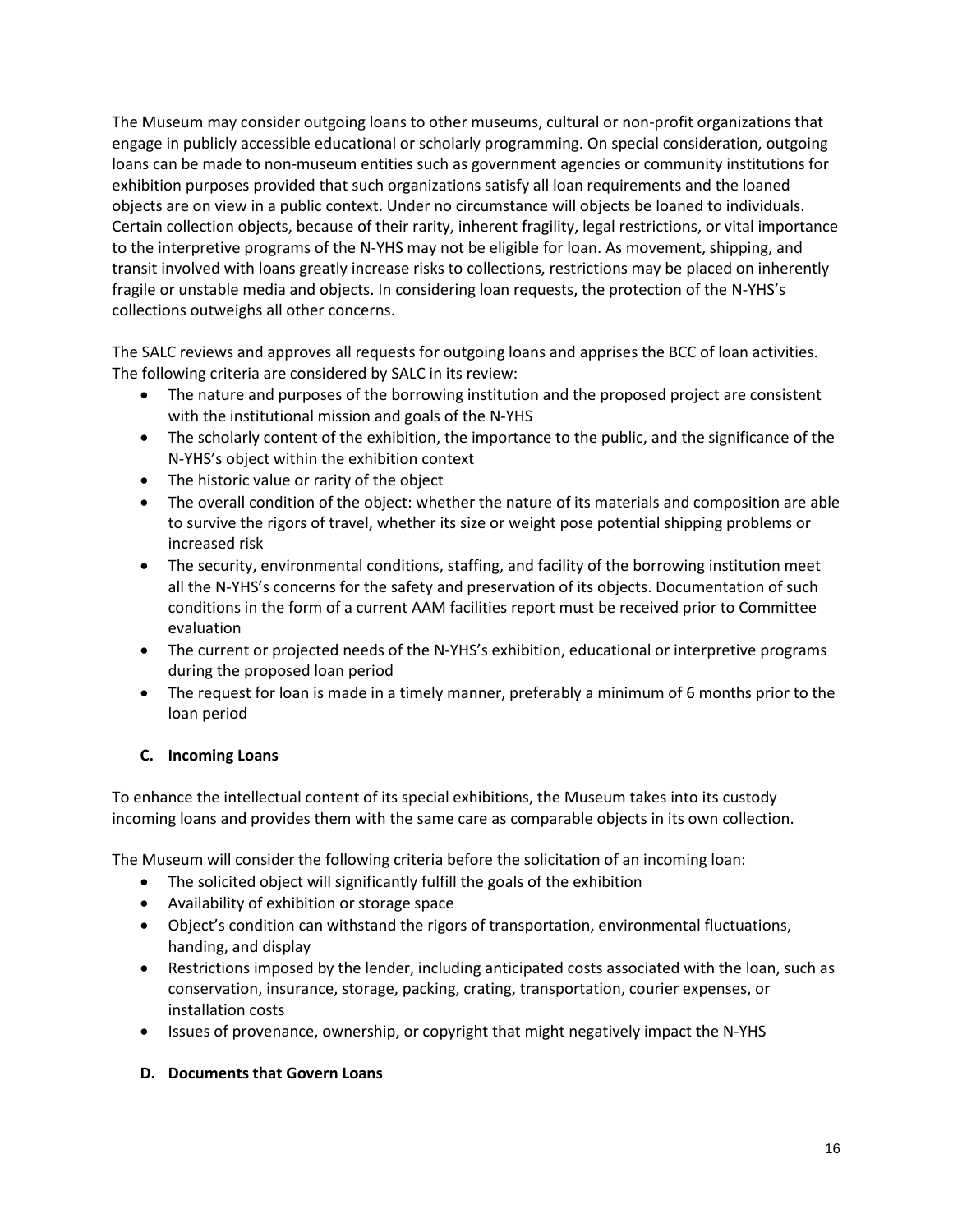All loans are governed by written loan agreements between the N-YHS and the borrower/lender. Such agreements specify the objects borrowed/lent, the period of time the loan is in effect, and the purpose of the loan. Any special conditions governing the loans must be detailed in writing as well as the rights and responsibilities of both parties.

Any modifications to the N-YHS's standard loan agreements must be set forth in writing and approved by the Museum Director in consultation with the CMD.

Incoming loans are governed under N-YHS's incoming Loan Agreement (Appendix iv) and outgoing loans are governed under the N-YHS's Outgoing Loan Agreement (see Appendix v).

Should a lender to the N-YHS require that their institution's loan agreement govern the conditions of the loan, the CMD may comply upon review and approval of the terms with the Museum.

## **E. Conditions that Cover Loans**

The Museum will not accept a loan for an indefinite period of time or as a so-called "permanent" loan. After the expiration of the stated loan period, an extension may be negotiated or a new loan agreement drafted upon the approval of both parties.

The Museum will insure all incoming loans at their fair market value, as determined by the lender and indicated on the loan agreement. Should the lender not assign a value, the Museum may assign a value and insure for that value for its own protection. Such values are not to be construed as appraisals of fair market value.

It is the responsibility of the lender to promptly notify the Museum in writing of any change of ownership or address-of-record. The N-YHS assumes no responsibility to search for a lender who cannot be reached at the address-of-record.

If an object remains in the custody of the museum, and after pursuing all possible measures for the return of the object, the lender cannot be found, or the lender refuses to accept return of the object, the Museum, in accordance with the requirements of the State and Federal governments may deem the object abandoned and the object may become the property of the museum to accession or dispose of at its discretion.

If ownership of any object on loan to the Museum is contested, the Museum reserves the right to withhold the return of the object until legal ownership is determined.

## **F. Condition Reports**

Written condition reports accompanied by photographic documentation are made for all loans entering or leaving the Museum.

## **G. Insurance**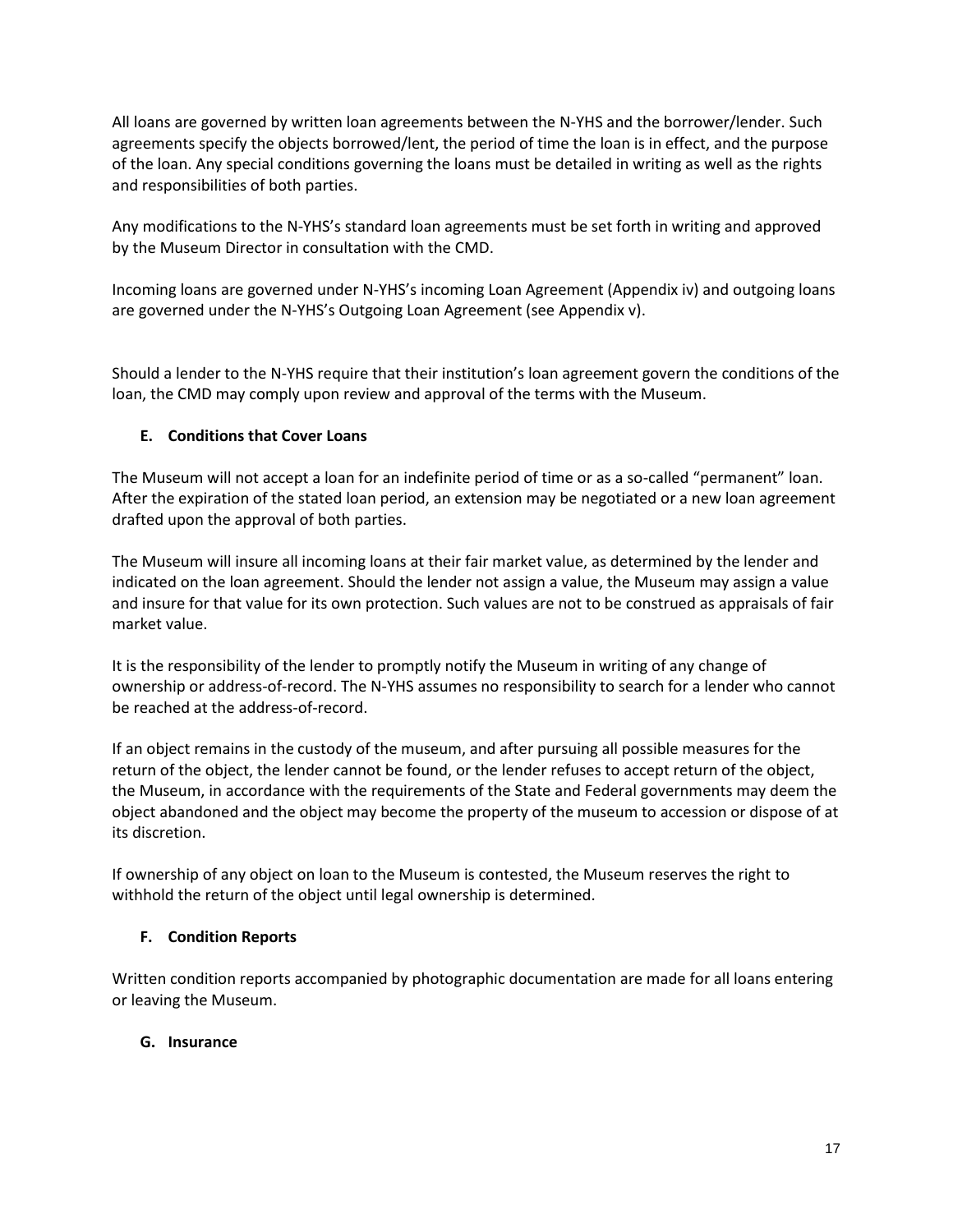Outgoing loans are to be insured by the borrower, unless other arrangements are agreed to in advance and in writing, or such coverage is waived. Waiving insurance coverage is subject to review by the Museum Director in consultation with the CMD.

Incoming loans are insured by the N-YHS at the fair market value assigned by the lender unless the lender waives coverage or requests use of their own insurance coverage on the loan agreement.

## **H. Approval, Monitoring and Compliance**

The approval of outgoing loans is a multiphase process. Each object for loan consideration is vetted by the curator of that collection, conservator, and the CMD prior to proceeding to the SALC for review. Any stage of this serial review process may result in the denial of the loan request prior to presentation to and formal approval by Committee. The Committee's approval is reported to the BCC at their thrice yearly meetings.

Candidates for incoming loans are proposed by the exhibition curator in consideration of the criteria outlined above. Only the CMD is authorized to issue an official request for such objects over the signature of the President of the N-YHS or the Museum Director. The N-YHS's official request to borrow is accompanied by the appropriate loan agreements, facilities reports, exhibition rationales, or other supporting documentation that may aid the lender in its decision making process. Loan agreements are final only when signed by the lender and countersigned by the Museum Director or the CMD.

The CMD monitors all loans for compliance with the terms and conditions that govern them.

## **I. Courier Policy**

The SALC will evaluate the information provided by the curator, conservator, and the CMD to determine if a courier is needed. The Museum endorses and follows the professional "Code of Practice for Couriering Museum Objects" drafted and approved by the Registrar's Committee of the American Alliance of Museums. A courier must be a member of the CMD, conservator, or curator who is expected to act in the best interest of the object and the N-YHS at all times.

## **J. Objects Temporarily in the Custody of the Museum**

The N-YHS may take temporarily into its custody objects for study, research, or acquisition consideration. Such objects are governed under the Receipt of Temporary Custody (see Appendix vi). Only the CMD is authorized to issue a Receipt, which records contact information of the depositor and the intention of the deposit, detail the objects deposited, the expected duration of stay, and clearly state the rights and responsibilities of both parties. Objects left in temporary custody will not be insured; if insurance is requested, the objects are placed on an incoming loan agreement. The CMD is responsible for the issuing and monitoring these receipts and the objects described therein.

## **K. Exhibitions and Public Programming**

Public access to the N-YHS's collections is the rationale that supports its exhibition and educational programs. Collections are made accessible to the public through inclusion in exhibitions and interpretive programs. Exhibits are mounted in secure, climate-controlled galleries, and collections materials are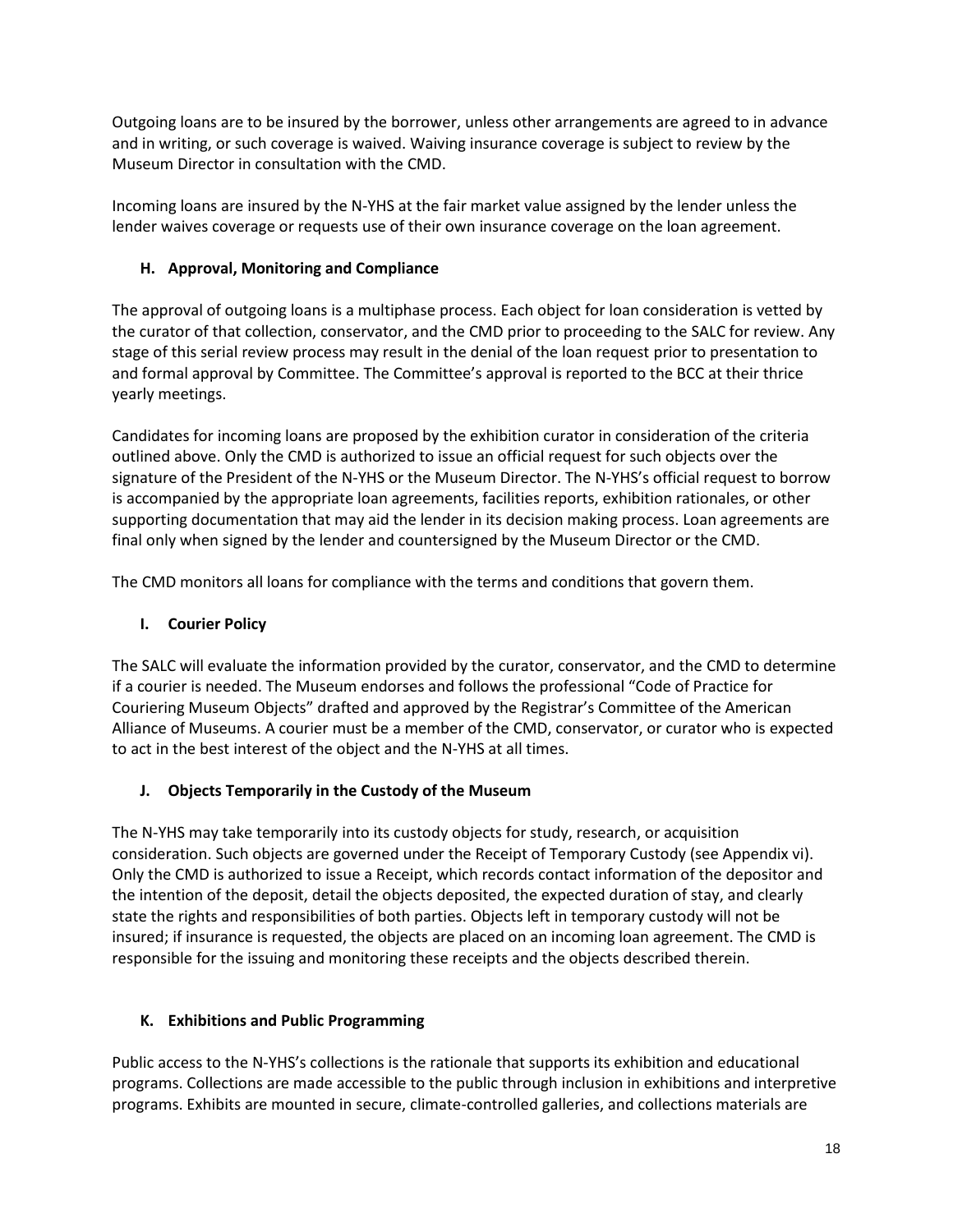physically protected through the use of guards, cases, or barriers, or the supervision of professional staff.

. The appropriate length of time an object may be exhibited is assessed on a case by case basis by the curator, conservator, and the CMD taking into consideration materials, condition and historic significance.

## **L. Access to Storage, Research, or Viewing Requests, Access to Object Information**

Those collections not on public view are held in secured storage. Access to such collections is restricted to the CMD and conservators. Curators may make arrangements to view study objects in storage.

Requests by staff or public to access specific collections not on display, termed viewing or research requests, are coordinated through the CMD. In the case of access requests from the media, the CMD additionally coordinates with the N-YHS's Communications department. Access is only available during regularly scheduled hours and only when accompanied by an authorized member of the CMD or their designate.

Certain objects may be deemed unsuitable for viewing requests by the CMD due to their inherently fragile nature, conservation concerns, size, or physical location. The N-YHS is not obligated to accommodate requests for such materials nor any request that might endanger the collections.

While N-YHS attempts to accommodate all legitimate requests as staffing and time permit, preference will be given to its staff and to scholars and professionals from other museums. Depending upon the physical accessibility of objects and/or handling needs, viewing of objects from the collection may incur costs that the viewer will be required to pay.

The N-YHS does not typically allow viewing of its holdings of the original preparatory watercolors for Audubon's *The Birds of America.* Should an advanced degree scholar working on serious and significant research on John James Audubon or *The Birds of America* request access to view these holding, he/she may write a proposal petitioning the Curator of Drawings and the SALC for access. Such a proposal should detail the research project, his/her qualifications, the intended outcome of the research, and demonstrate the need for physical access to these materials. For research and study purposes, the N-YHS is able to provide high-resolution images of many objects in the collection, including *The Birds of America*.

.

Significant information about collection objects is made available to the public on the N-YHS's website, and through the upkeep of paper files. Requests to view files are likewise considered a viewing request. Such requests are reviewed by the CMD and privileged information that may compromise the privacy of donors, lenders or vendors, or information that may compromise the safety of collections or the security of the N-YHS is kept confidential. The Curatorial Staff is responsible for providing, and adding to, the ongoing research and provenance information contained in each object's paper and computerized record.

Procedures regulating access to the collection are developed by the CMD in consultation with Museum curators and conservators.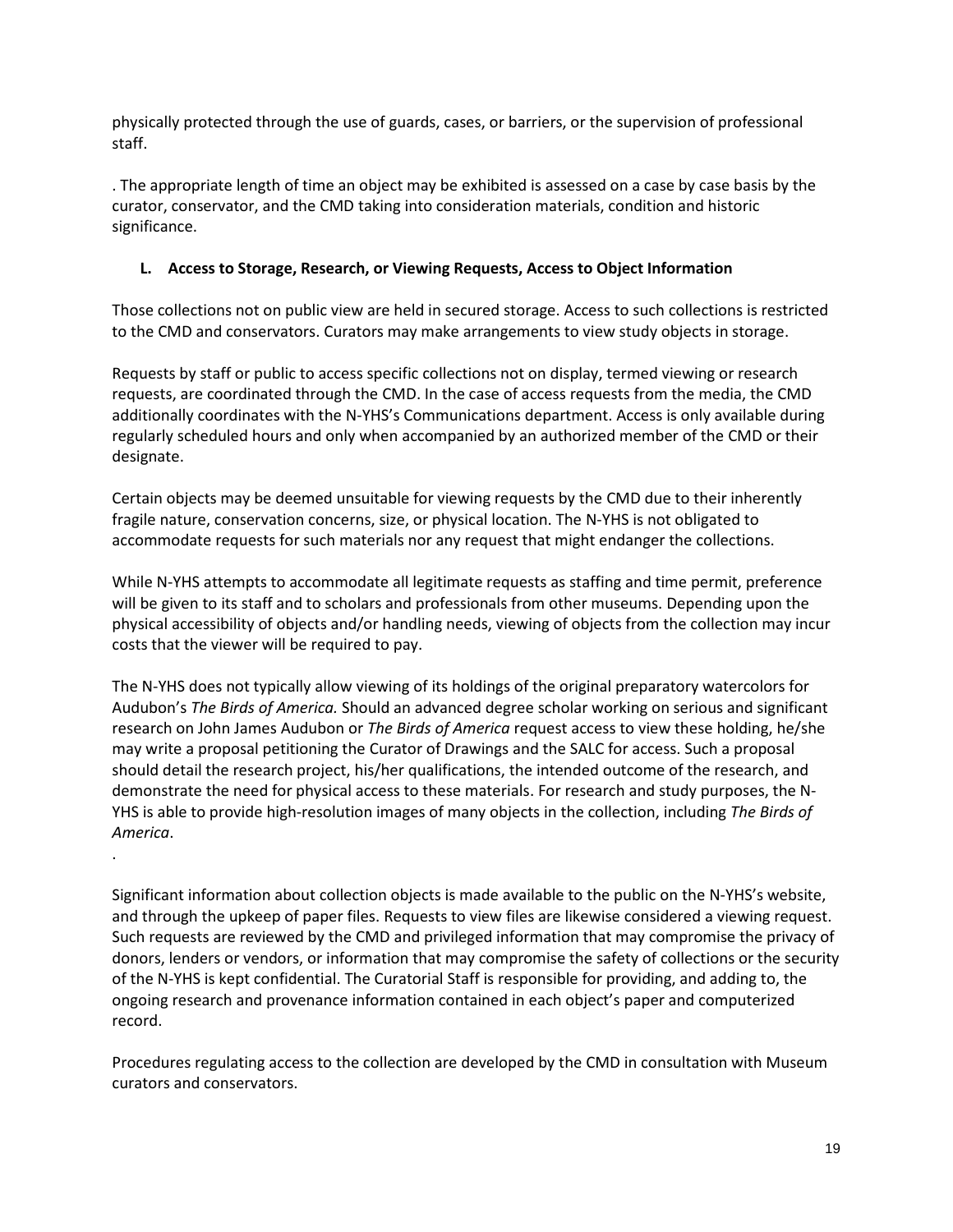## **M. Rights and Reproduction Uses**

## **i. Photography**

The N-YHS makes its permanent collections available for photography and digital reproduction under the supervision of the Rights and Reproductions Department, in consultation with the CMD. The purpose of such surrogates is to facilitate research, protect the collections from handling, document the N-YHS's holdings, and maximize the educational potential of these resources. Photography of Museum objects may be commissioned and utilized as allowable in scholarly and general publications. All reproductions of Museum collections must be fully credited as determined by the CMD and specified in the written agreement between the Rights and Reproductions Department and the user. Access to these photographic resources is secured through the Rights and Reproductions Department.

The Museum reserves the right to approve or refuse photographic or other reproduction copies of its artifacts. The Museum may deny permission if donor or lender stipulations do not permit photography, if attribution or other information about the object is uncertain, if the object cannot physically withstand the handling, if the circumstances of use demean, alter, or otherwise misrepresent the artifact and/or bring discredit to the N-YHS.

The Museum encourages non-flash photography of its permanent collection and objects on loan, with the agreement of the lender. The N-YHS does not permit the use of tripods or "selfie sticks" in the galleries, and photography may not be used for commercial purposes.

## **ii. Merchandising**

The N-YHS recognizes the possibility of judicious use of its collections in the development and manufacture of merchandise. Such retail activities and the revenue they generate support the N-YHS's larger mission. Commercial development of the collection is overseen by the Director of Merchandise Operations, in consultation with the appropriate staff of both the Museum and Library Divisions.

## VIII. **COLLECTIONS CARE AND CONTROL**

Every employee, paid or volunteer, and Trustee of the N-YHS is charged with the well-being of the collections held in public trust, borrowed, or deposited with the N-YHS. The actions of the staff and the trustees in all matters are guided by a profound respect for the integrity and historical significance of its holdings. It is the responsibility of all to preserve the collections and their associated documentation by providing the proper physical environment, insuring the highest standards of handling and care, and promoting an intellectual environment that fosters scholarship, object-based learning, and respect for material heritage.

The N-YHS accepts and agrees to fulfill all legal, ethical, and professional responsibilities inherent in the possession of its collection. The N-YHS further supports the professional standards, and goals of collections care as articulated in the American Alliance of Museums' and American Library Association's Code of Ethics and the American Institute for Conservation's Code of Ethics and Guidelines for Practice.

The N-YHS believes that preservation standards should be applied equally to all artifacts, regardless of their presumed financial value, whether in storage, on display, or on loan. Furthermore, the N-YHS recognizes the interdependent nature of objects and their related documentation. Records and other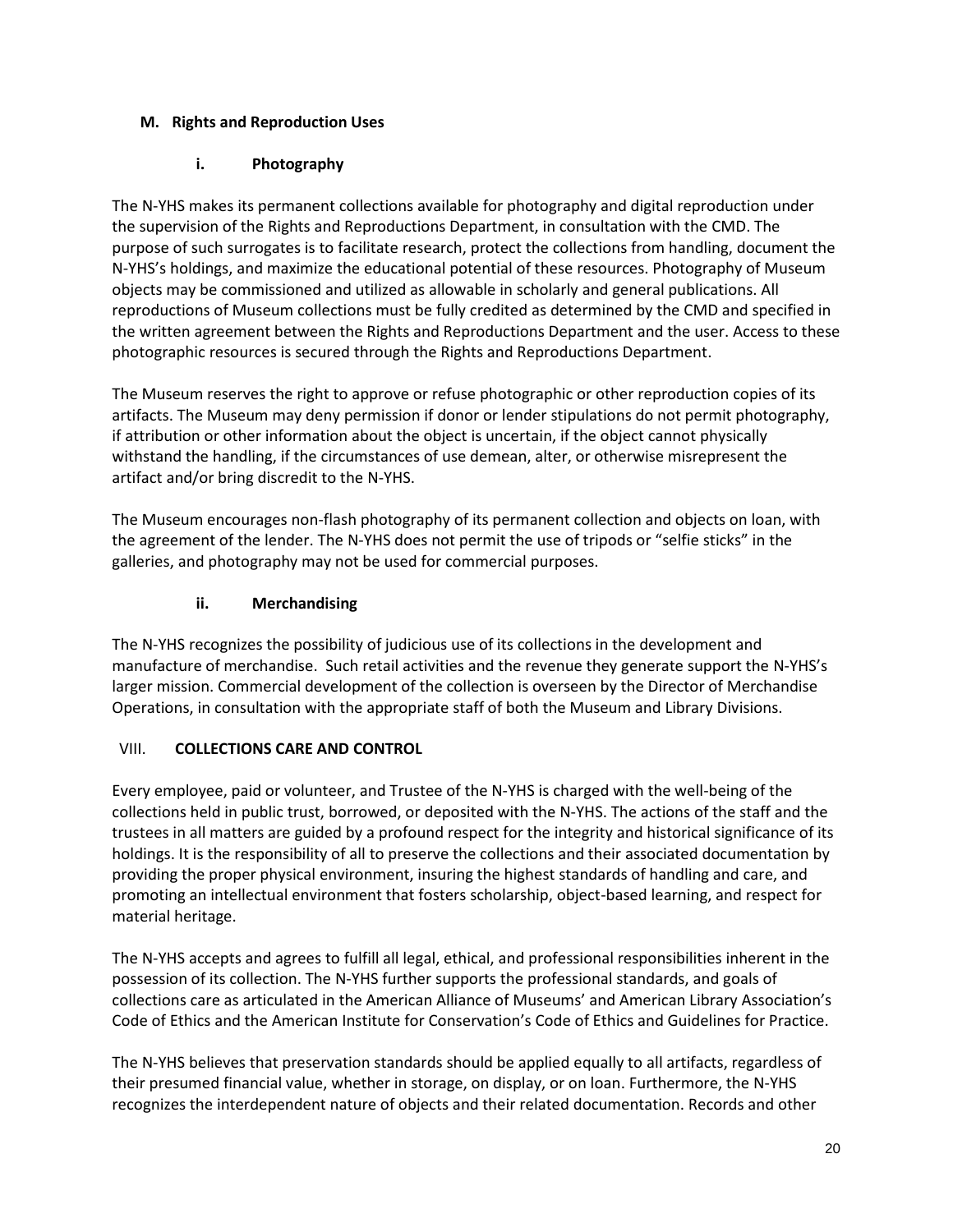documentary materials that support the collection are considered equally important and merit the same degree of professional care in their maintenance.

## **A. Conservation and Preservation**

All museum collections carry with them the ethical obligation of preservation; therefore matters of conservation and stewardship are critical to the stewardship of N-YHS's collections.

The N-YHS recognizes that preserving the collection demands the joint efforts of the N-YHS's CMD, Chief Conservator for the Museum, Exhibition Department, Building Operations, and Security, aided by the curators and entire staff, working together to provide the safest environment for the objects under its stewardship. In general, the Chief Conservator makes technical recommendations regarding environment, storage, and display techniques that are implemented by the CMD, Exhibits, or Operations and monitored by the CMD, Operations, and Security assisted by the additional attentive eyes of the N-YHS's staff and Trustees. The Chief Conservator is assisted, as necessary, by the Conservator for Loans and Exhibitions with regard to works on paper and by the Chief Conservator for the Library.

Collections care and preservation efforts include:

- Preventive care geared to identifying and minimizing factors that can hasten chemical and physical deterioration. Such activities include condition reports and surveys, rehousing projects, storage upgrades, and routine housekeeping
- Environmental management of temperature, light, humidity, pest, pollutant or particulate matter within the N-YHS's spaces, particularly storage and exhibition areas
- Exhibition-driven care focused on assessing and minimizing risks associated with the physical display of objects. Activities will include condition reports, photographic documentation, construction of appropriate mounts or supports, identification of archival materials, monitoring of object and environment conditions, scheduled rotation of artifacts in exhibition, conservation treatment of objects in preparation for exhibition, security measures for display, and appropriate physical environments
- The development and implementation of an emergency response plan

The Chief Conservator and Conservator for Loans and Exhibitions provide advice on preventive conservation, evaluate the suitability of objects for loan, exhibition, or other public access uses, make recommendations for environmental conditions and packing, propose treatment for objects in the collection, and, when appropriate, execute those treatments.

In the absence of an in-house specialty conservator, the Chief Conservator consults with or invites outside conservators to propose and execute treatments and conduct formal surveys. Contract conservators must meet requirements as dictated by the American Institute of Conservation (AIC) Guidelines for Selecting a Conservator.

As an historical institution, N-YHS is cognizant that pre-existing damage, use, and wear on an object can provide critical information regarding its history, context or significance. As a result, some conservation treatments may focus on stabilization and preventive measures, rather than principally aesthetic treatments.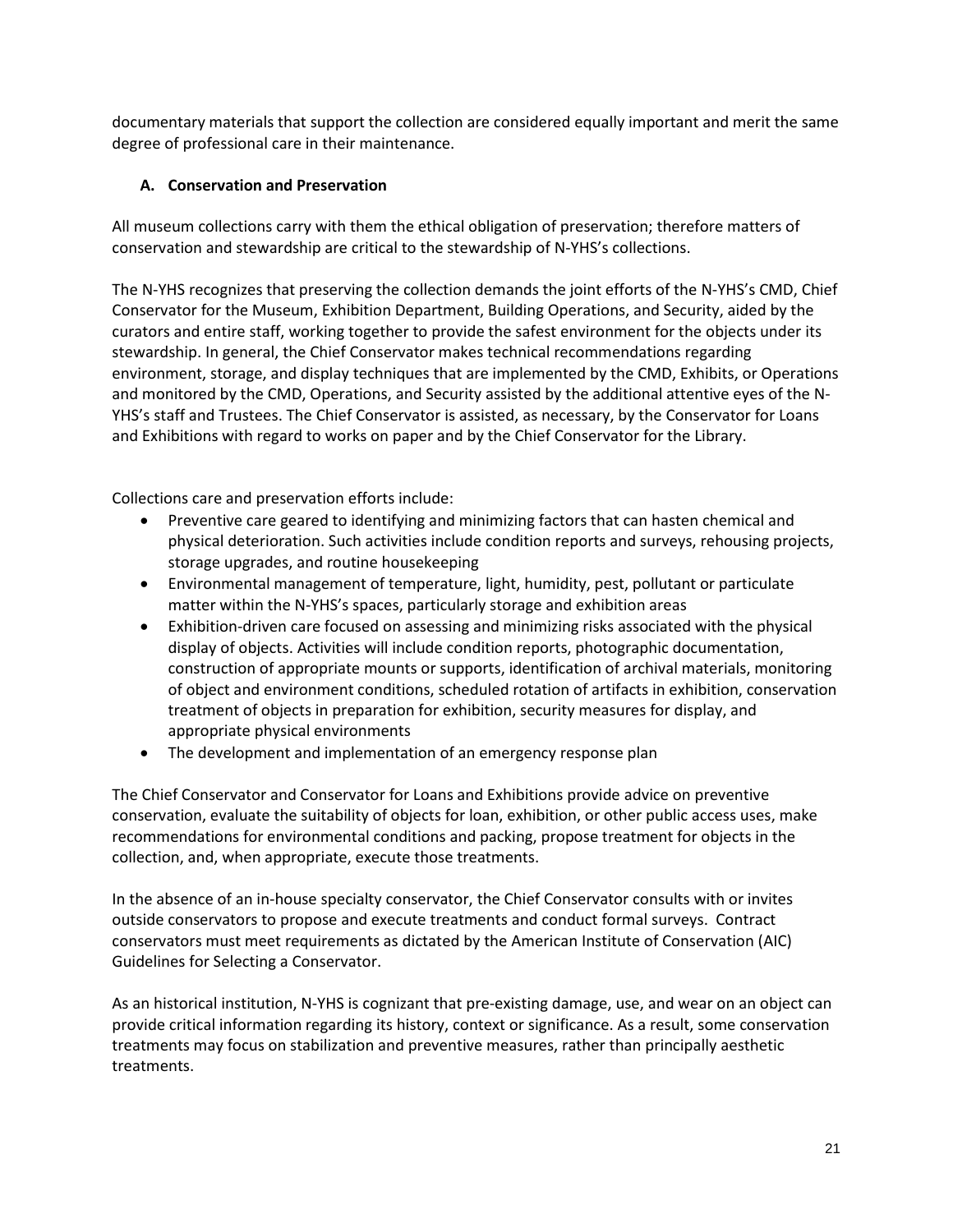Conservation treatments are developed after physical examination of the objects in collaboration with the appropriate curatorial staff. Approvals are obtained from the responsible curator or the CMD prior to treatment. Copies of the completed treatment reports and conservation images are kept with the object's file.

CMD also performs routine condition inspection of incoming and outgoing loan objects and new acquisitions and consults with the Chief Conservator, as necessary, to evaluate and advise on condition issue.

All conservation treatments adhere to the Code of Ethics and Guidelines for Practice of American Institute of Conservation of Historic and Artistic Works (Appendix ii).

## **B. Handling**

To ensure the safety of the collections, physical handing of objects is kept to a minimum. Only authorized staff may handle, transport, and install objects. Knowledge of basic art handling guidelines for specific materials as laid forth in the separate document, "Guidelines for Collections Handling,"(Appendix vii) is required of staff members with access to museum collections.

## **C. Storage**

The N-YHS seeks to provide the best conditions for the housing of all objects under its care. Storage facilities, either on or off site, are appropriate for the collections consigned to them. All collections held in storage are appropriately housed, supported, and protected from damage or loss due to theft, vandalism, fire, smoke, water, pests, vermin, fungi and molds, dirt, and pollutants. In addition, objects are protected against damage caused by sunlight, ultraviolet light, proximity to heating and cooling sources, and excesses of and fluctuation in temperature and relative humidity. All appropriate conservation materials, finishes, and mounting or construction methods are employed in the storage of objects in the N-YHS's collections.

## **D. Environment and Security**

The maintenance of appropriate environmental conditions, as determined by the Chief Conservator and the CMD, is the responsibility of the Building Operations staff who, with the assistance of the CMD, monitors the physical and electrical systems to protect the collections from damage or risk from fire, smoke, water, pests, vermin, fungi and molds, dirt, pollutants, and excesses of and fluctuation in temperature and relative humidity.

The maintenance of appropriate security conditions as determined by the CMD and Chief of Security is the responsibility of Security personnel and Building Operations, with the assistance of the CMD and, for objects on exhibition, the Exhibition Department, which monitors the objects, their physical environment, and the electronic detection and surveillance systems to protect them from damage or loss through theft, vandalism, fire, smoke, water, and unauthorized physical contact.

## **E. Collection Photography**

The N-YHS recognizes the utility of photographic documentation integrated into its object records. Collections objects are photographed as part of the inventory control for the purpose of identification,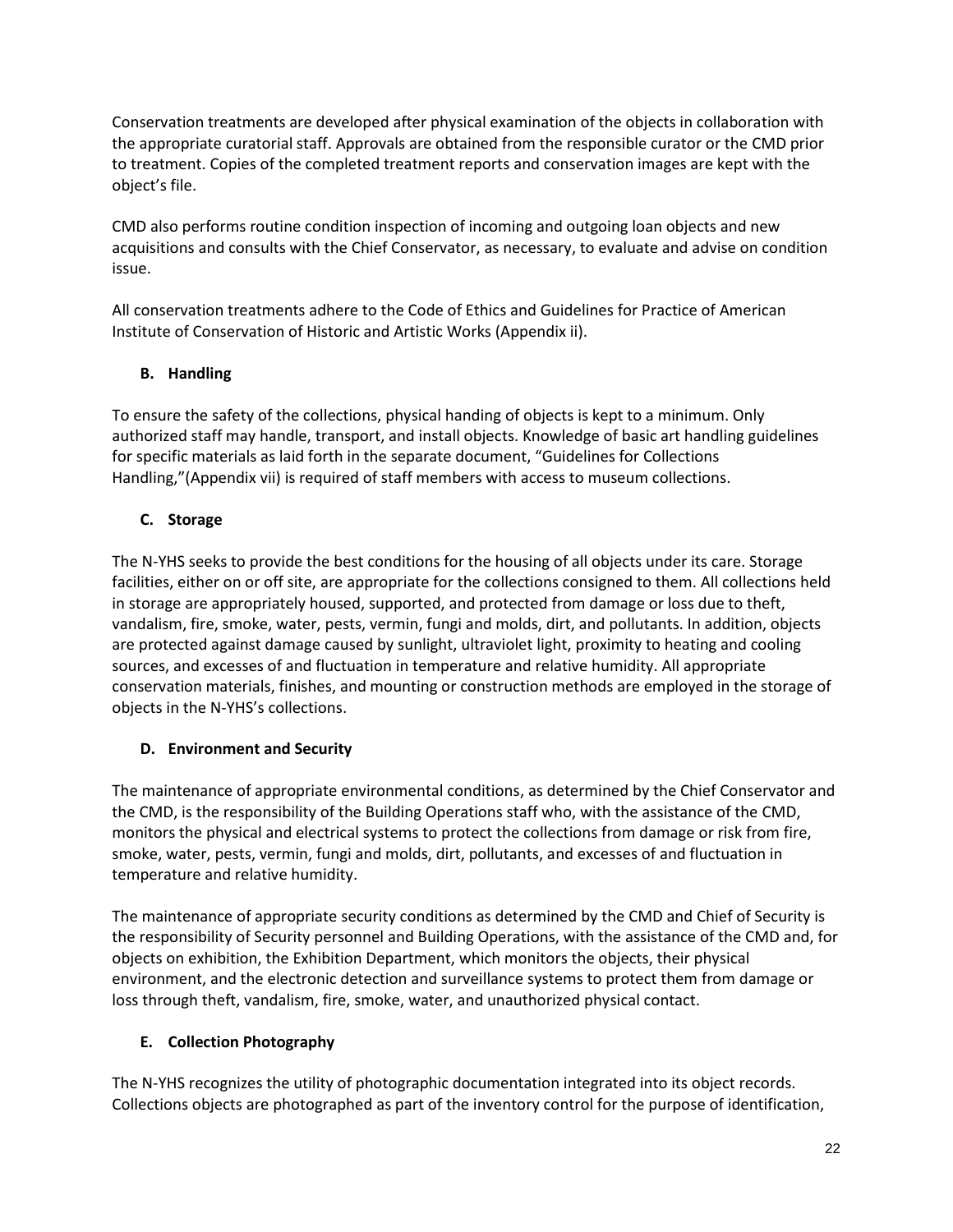condition documentation, and research. All new acquisitions are photographed as part of the accession process, and all incoming loans are photographed upon arrival at the time of execution of incoming condition report by the CMD. Outgoing loans are photographed by the CMD or N-YHS photographers prior to packing.

## **F. Collections Management**

It is the responsibility of the CMD to oversee the registrarial needs of the N-YHS as a whole and the needs of the museum collections in particular. Specific tasks of the CMD include space management, rehousing, access, transportation, preservation, documentation, and record keeping. The CMD is authorized to create and sign all documents pertaining to incoming and outgoing loans, instruments of conveyance, and assignments of copyright. The CMD is also responsible for the assignment of accession, loan, or temporary receipt numbers. The CMD administers and safeguards all collection records, both paper and digital files. In collaboration with curators, the CMD works to ensure accurate documentation of the collection and aids in the dissemination of that information. The CMD, in consultation with the Chief Conservator, as needed, is responsible for all functions and tasks pertaining to the physical movement and handling of objects including: safe handling practices, packing, shipping, issuance and authorization of passes and permissions, tracking of movement and record keeping of objects entering and leaving the facilities.

Working in coordination with the Exhibition Department and monitored by the exhibition curator, the CMD oversees the installation of both N-YHS and borrowed objects into exhibitions and verifies that the special requirements of all objects, regardless of owner, are met.

## IX. **LEGAL CARE**

## **A. Record keeping**

All primary records are housed on site with the CMD, and like the collections, are safeguarded from risks of fire, water, and loss. Digital records are backed up by the Information Technology department staff nightly and the N-YHS networks are backed up weekly. A full back-up of the collections database is stored off site every two weeks.

The CMD maintains accession records that establish the transfer of title and the legal status of all materials in the Museum collections. These records are to include all relevant memoranda or correspondence, invoices or payment documents, deeds of gifts, transfer of rights, assignments, appraisals, receipts, loan agreements, tax documents, and any other documentation relevant to the acquisition or loan transaction. Correspondence and other documentation related to nineteenth- and early twentieth-century gifts are maintained in the N-YHS archives.

The CMD maintains separate donor files that contain the personal information of the donor, correspondence pertaining to the object, and the original signed deed of gift.

In addition to these records, object files may contain other supporting documentation about the object such as original research, bibliographic information about the maker or donor, translations of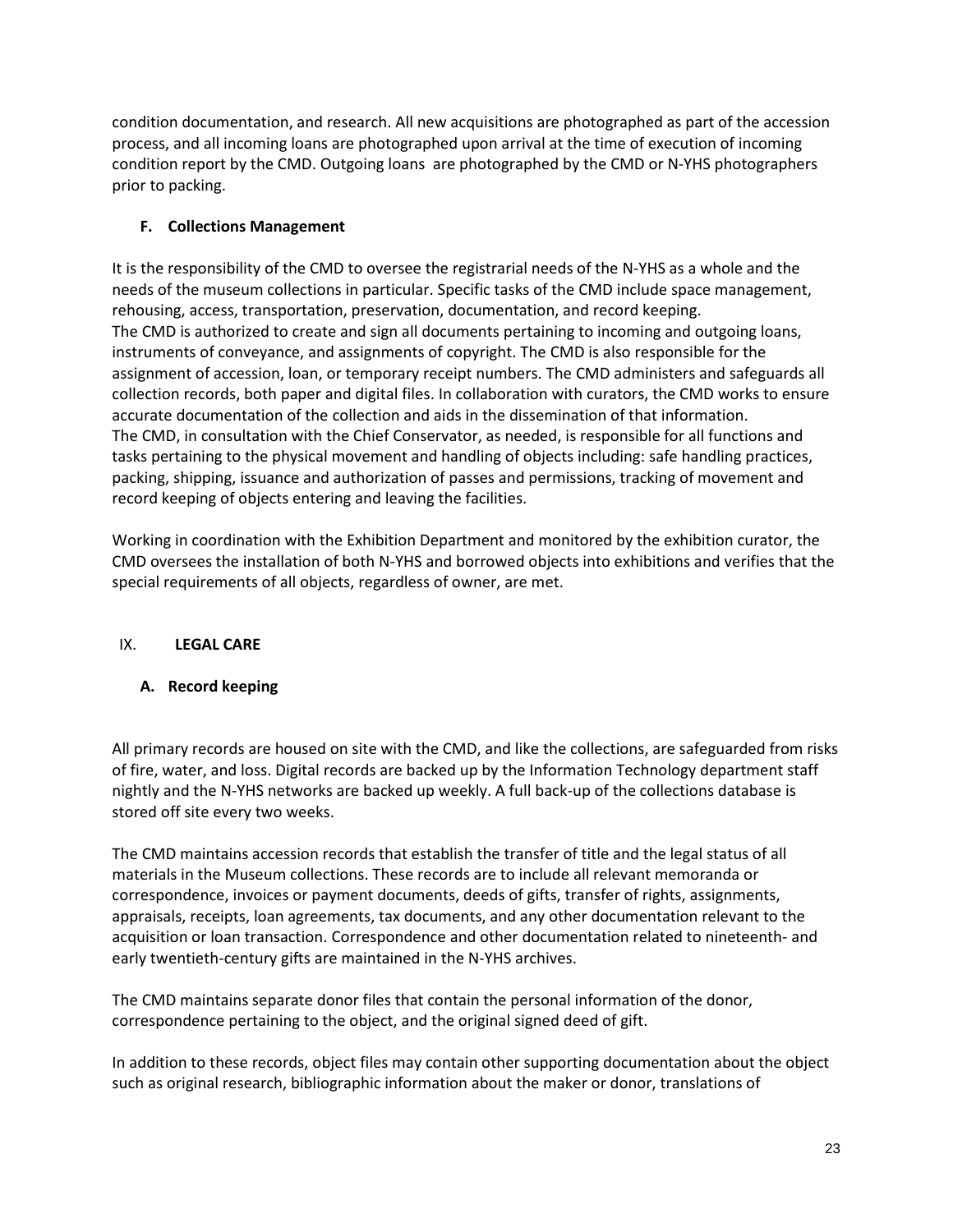inscriptions, bibliography, comparanda, exhibition history, condition assessment, documentary photography, valuations, related correspondence, and records of movement.

The forms established to document the various procedural steps related to acquisitions and loan transactions are maintained and administered by the CMD.

## **B. Disclosure of records**

As previously outlined in "Physical Access," non-confidential records are made available to researchers who demonstrate scholarly interest. The proceedings of the Board of Trustees, its Collections Committees, and a significant collection of historic logs, record books, and correspondence documenting the business of the N-YHS are publicly available through the Institutional Archive housed within the N-YHS's Library.

## **C. Inventory and Audits**

The CMD establishes and maintains an inventory of the museum collections and reviews its accuracy on a periodic basis. An inventory encompasses the identification of both objects and their supporting documentation. Record photography is conducted as part of the inventory process. Periodic audits serve to verify the inventory accuracy of both physical objects and supporting documentation.

Procedural safeguards to ensure the accuracy of location information include the limitation of those authorized to move art to the members of CMD, or their designees, and the use of temporary removal slips. The CMD updates the location records following the relocation of objects.

Incoming loan objects are fully identified on an incoming loan agreement, inventoried before, during, and at the close of the loan period, and itemized for the lender's signature on a receipt of return.

Outgoing loan objects are inventoried at the end of the loan period upon return to the N-YHS and are checked against the outgoing loan agreement and the receipt of return.

## D. **No Mixing of Personal Collections and N-YHS Collections**

Staff, trustees, and other individuals associated with the N-YHS may not bring their personal collections into the museum. Privately owned objects may be used as office decoration, but should be clearly labeled as such prior to their arrival on the N-YHS's premises. If the object could potentially be mistaken for an object from the N-YHS's collection, the owner must provide a full description of the object to the CMD prior to the arrival of the object on site and a signed statement releasing the N-YHS from liability for the work. Objects owned by staff or trustees to be included in an exhibition are governed under the N-YHS's loan policy.

## **E. Insurance**

The N-YHS's collections are insured under a comprehensive fine arts policy subject to the standard exclusions. The CMD will ensure that certificates of insurance and appropriate levels of coverage are obtained and in compliance with stated loan requirements. A periodic assessment of the N-YHS's insurance coverage evaluates whether the coverage accurately reflects the N-YHS's needs and the value of the collection.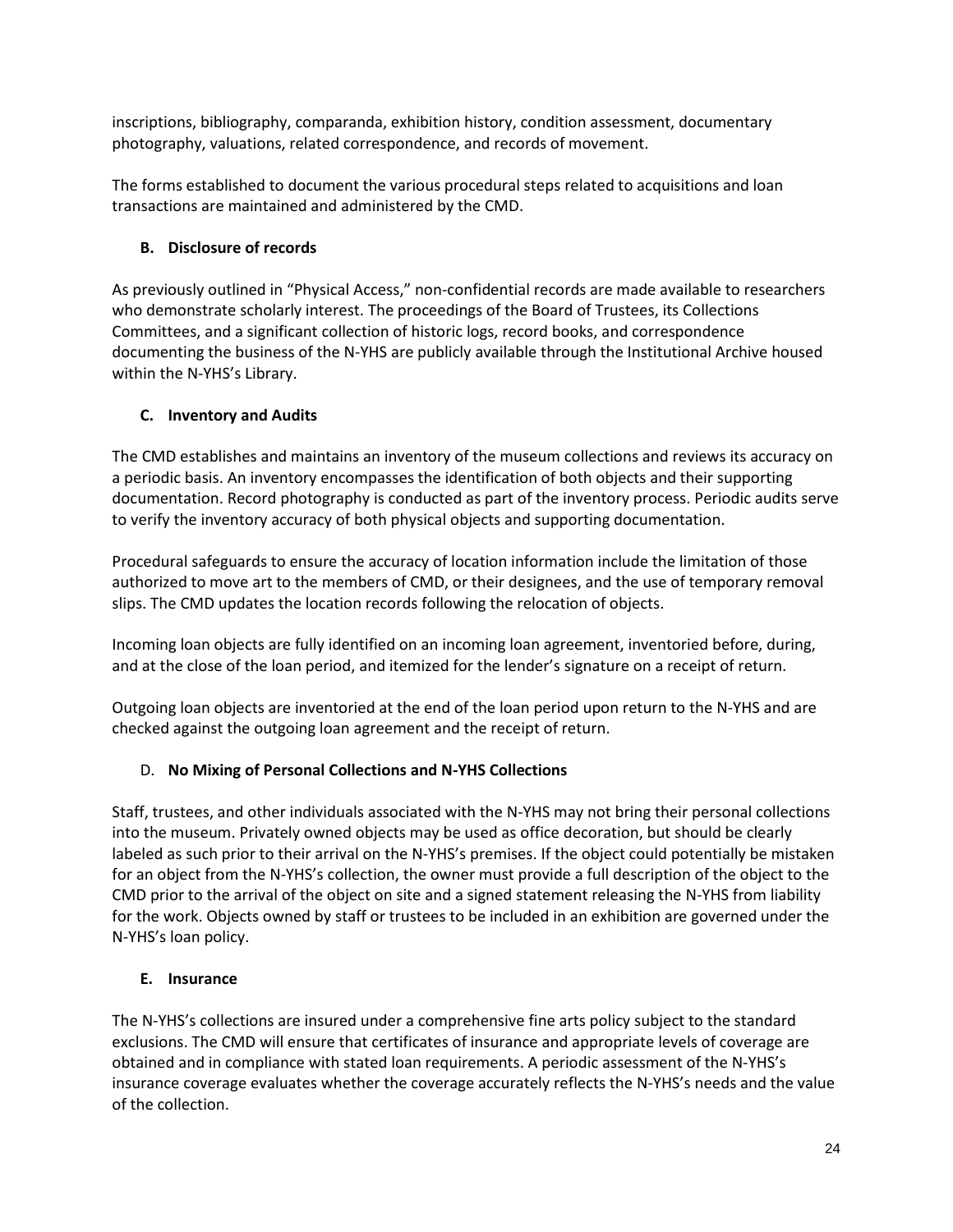Incoming loans are insured by the N-YHS unless the lender chooses to waive this requirement or requests the use of their coverage. Outgoing loans must be insured by the Borrower unless the N-YHS agrees to waive coverage. Wavier of coverage requires the approval of the Museum Director.

Damage, loss, or theft of collections must be reported immediately upon discovery to the CMD and followed by a written incident report. The CMD notifies the Museum Director, Chief Conservator, Executive Vice President/COO, Director of Security, as appropriate, or in the case of objects loaned from other institutions, the staff member designated in the loan agreements. The CMD initiates insurance claims in consultation with the appropriate senior management staff.

## X. **POLICY REVIEW AND REVISION**

The Staff Acquisition and Loan Committee review this policy for ongoing relevance, legal and ethical standards and the potential need for revision every five years. A written proposal detailing recommended revisions is submitted by the CMD to the SALC for discussion and approval and subsequently to the BCC for consideration and approval. Procedures as outlined in the Appendices do not require the SALC or BCC approval for revision, but may be adapted as institutional organization dictates.